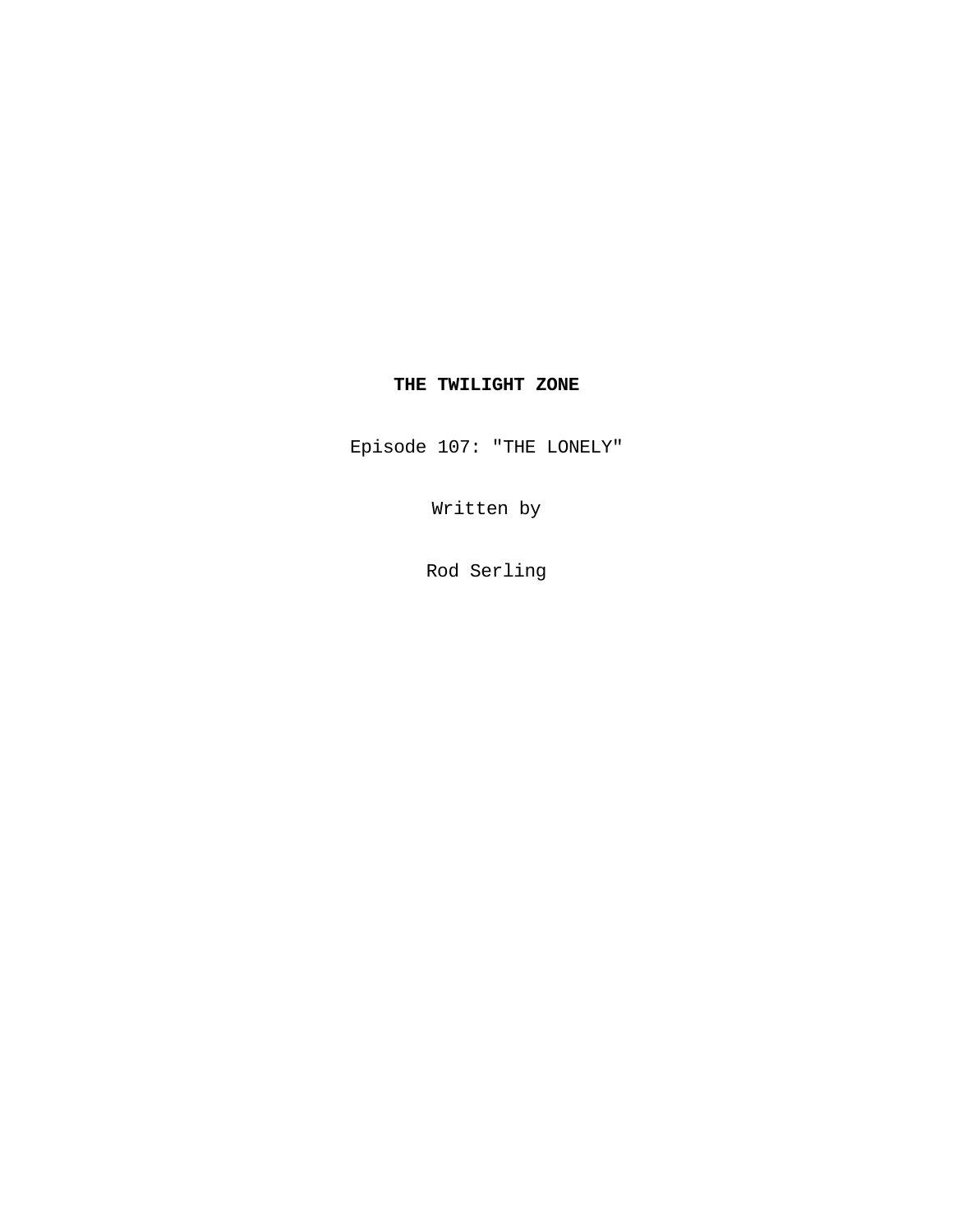#### **ACT ONE**

## **EXT. SKY [NIGHT]**

Shot of the sky... the various nebulae and planet bodies stand out in sharp, sparkling relief. As the CAMERA begins a SLOW PAN across the Heavens --

> NARRATOR'S VOICE (O.S.) There is a fifth dimension beyond that which is known to man. It is a dimension as vast as space and timeless as infinity. It is the middle ground between light and shadow -- between science and superstition, and it lies between the pit of man's fears and the summit of his knowledge. This is the dimension of imagination. It is an area which we call The Twilight Zone.

The CAMERA has begun to PAN DOWN until it passes the horizon and is flush on the OPENING SHOT.

We are now looking at an empty patch of desert, an arid, dull nondescript piece of land, its monotony broken only by an occasional scrubby, dying cactus, and a few sand dunes that shift nervously and sporadically in a wind that provides the only motion and the only sound to an otherwise stagnant scene. The CAMERA PANS LEFT very slowly until it is on a --

LONG SHOT A COTTAGE

That sits alone in the desert. This is a ramshackle, tworoom affair made of corrugated steel, driftwood and other nondescript material. Alongside is a beat-up vintage 1930's sedan. Beyond and behind this is a tiny tool shed that houses a small generator. A limp wire extends from the shed to the shack.

> NARRATOR'S VOICE (over the pan) Witness, if you will, a dungeon, made out of mountains, salt flats, and sand that stretch to infinity. The dungeon has an inmate, James A. Corry. And this is his residence, a metal shack. (MORE)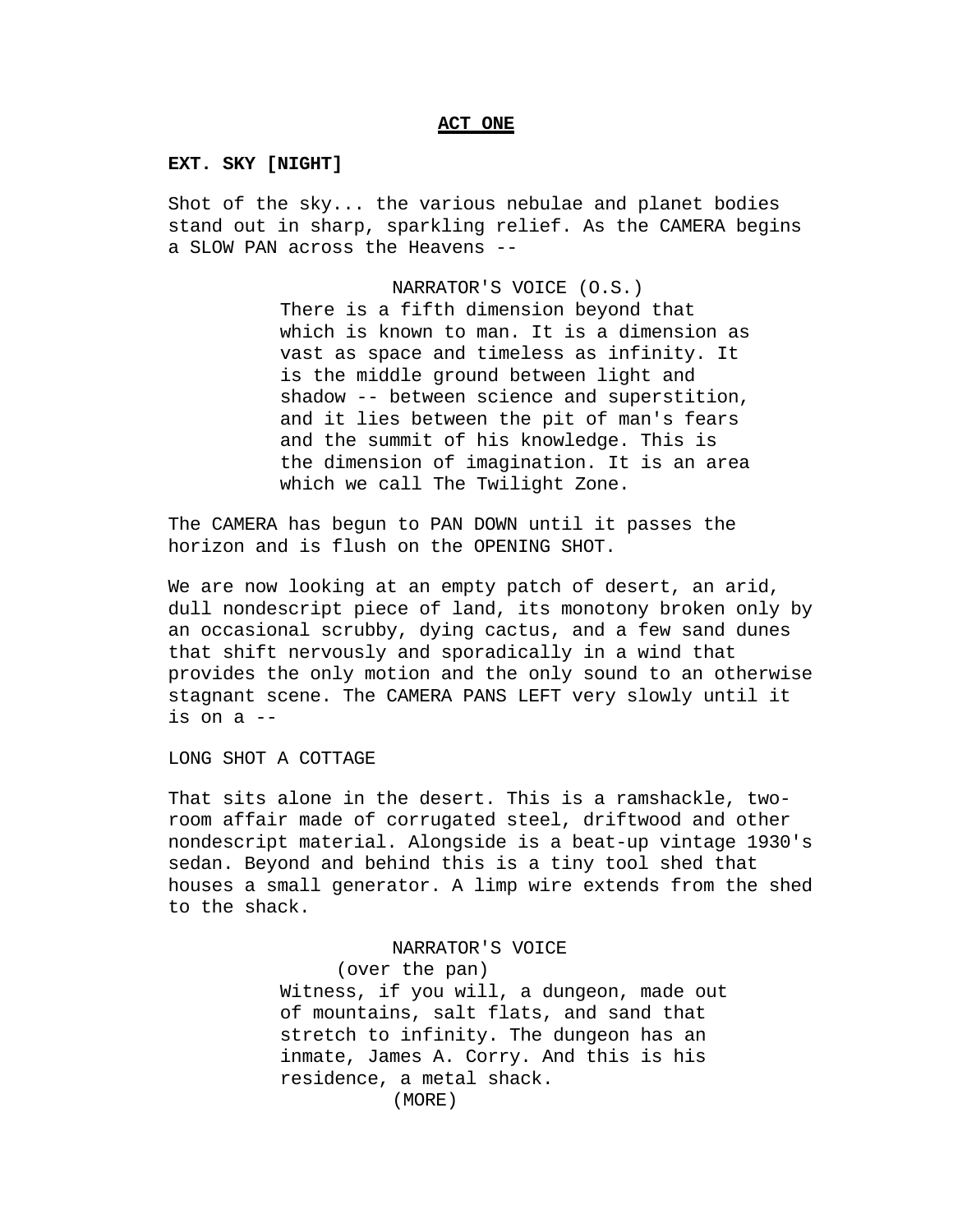NARRATOR'S VOICE (CONT'D) An old touring car that squats in the sun and goes nowhere -- for there is nowhere to go.

At this point we see Corry come out of the house. He's dressed in jeans and a threadbare shirt. He looks up toward the pale sky and the strange, sick, white gleam of the sun, shades his eyes, walks over toward the car and stops, looks at it, touches it with his hand, then leans against it and stares once again toward the horizon.

## MEDIUM CLOSE SHOT

Across the car looking at Corry. He's a man in his early forties of medium height, perhaps a little more muscular than most men. His face was once a strong face; it is no longer. There is no will left and no resolve. What we see on it now is resignation; a sense of dull, pervading hopelessness. He rather aimlessly opens the car door and leaving it open, slides in to sit in the driver's seat and look out the front windshield. The CAMERA MOVES AROUND so that it's shooting through the front windshield toward him.

## CLOSE SHOT CORRY

As he gets out of the car and stares across toward the horizon.

## NARRATOR'S VOICE

For the record let it be known that James A. Corry is a convicted criminal placed in solitary confinement. Confinement in this case stretches as far as the eye can see, because this particular dungeon is on an asteroid nine million miles from the Earth.

The CAMERA PANS slowly up toward the sky to where we see a shot of the earth.

#### NARRATOR'S VOICE

Now witness, if you will, a man's mind and body shriveling in the sun, a man dying of loneliness.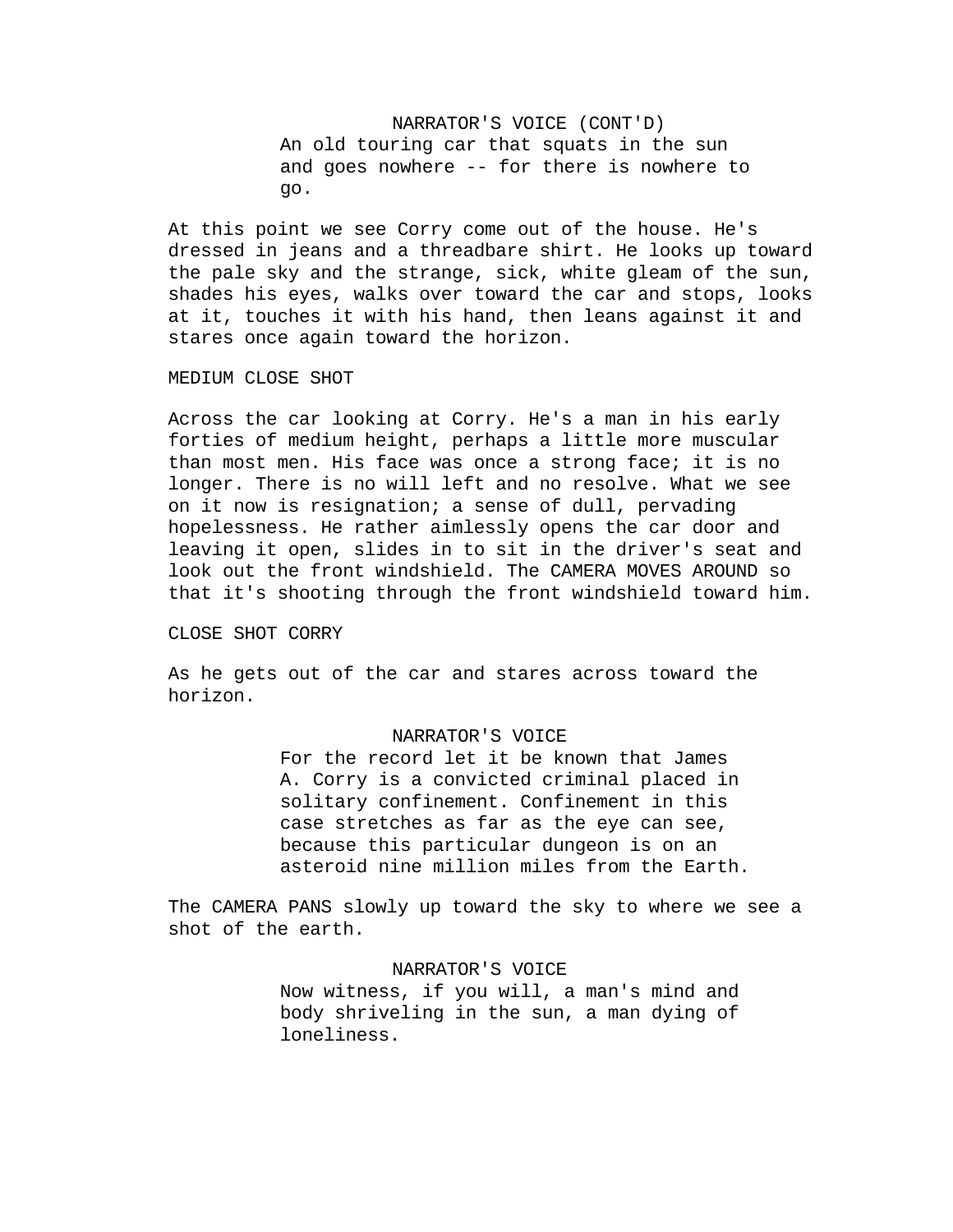## MED. SHOT CORRY

Corry, shoulders slumped walking in a kind of draggy, aimless shuffle, goes back toward the shack and walks inside.

CUT TO:

## **INT. SHACK FULL SHOT THE ROOM**

The inside, like the exterior, is makeshift and looks temporary. The furniture is made out of packing cases. There's an aged wind-up Victrola, an icebox. The bed is disheveled and dirty. He walks over to a small rickety table, takes out a dog-eared ledger, opens it and rifles through the pages slowly and rather aimlessly. Then he takes a pencil, sits down, and starts to write. The CAMERA MOVES IN very slowly as he voices aloud that which he is writing.

> CORRY'S VOICE Entry, fifteenth day, sixth month... the year four. And all the days and the months and the years the same. (a pause. Now he sits as he writes) There'll be a supply ship coming in soon. I think. They're either due or overdue, and I hope it's Allenby's ship because he's a decent man and he brings things for me. (he stops writing for a moment, looks down at the ledger, then continues to write) Like he brought in the parts to that antique automobile. I was a year putting that thing together -- such as it is. A whole year putting an old car together. (a pause) But thank God for that car and for the hours it used up and the days and the weeks. I can look at it out there and I know it's real and reality is what I need. Because what is there left that I can believe in? The desert and the wind? The silence? (MORE)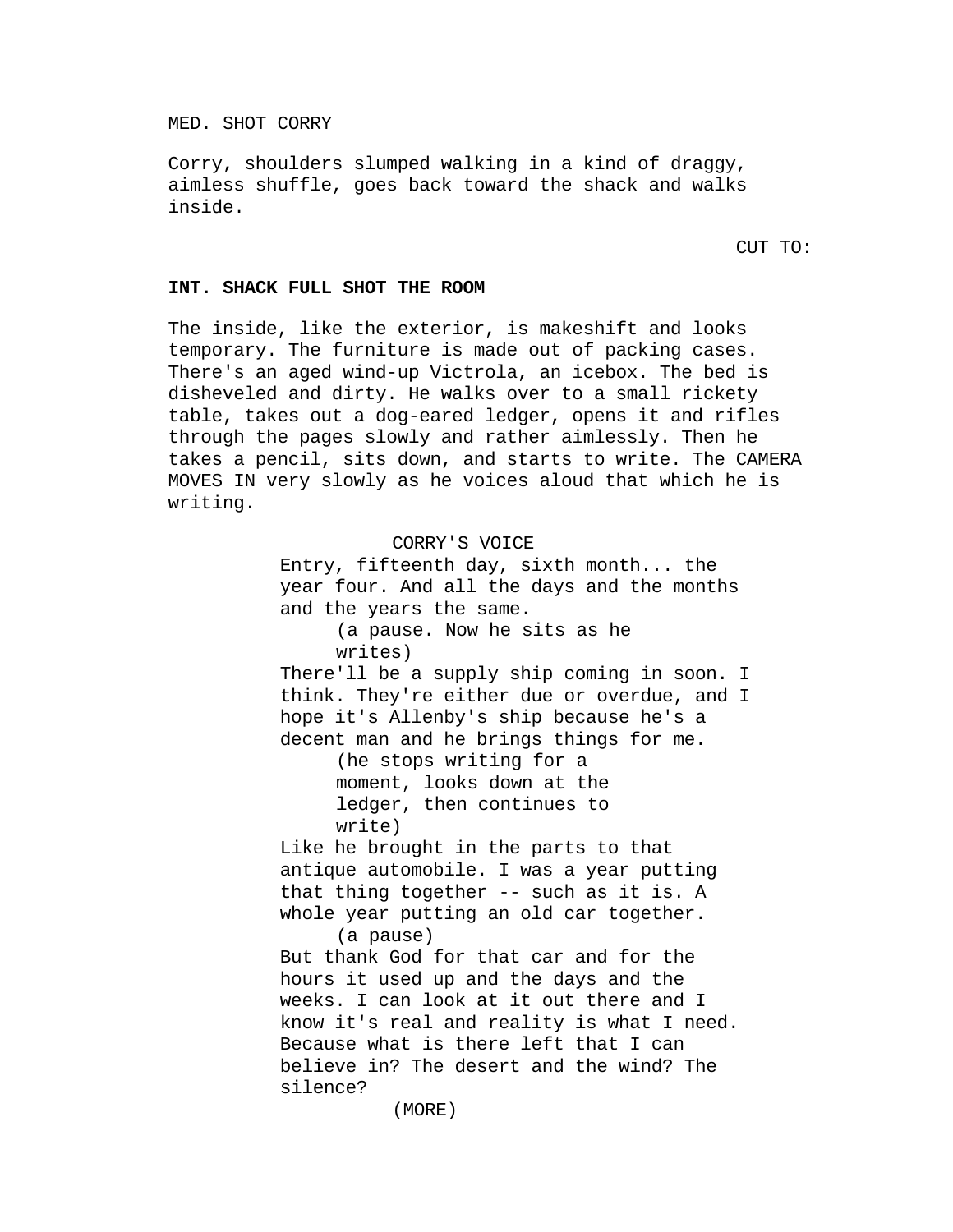CORRY'S VOICE (CONT'D) Or myself -- can I believe in myself anymore? (another pause) Disjointed thought... a little crazy... but maybe I'll become like that car. Inanimate. Just an item sitting in the sand -- and then would I feel loneliness? Would I feel misery? I wonder...

He slowly lets the pencil drop out of his fingers, looks down at the book. His eyes close, then he slumps forward burying his face in his arms, leaning against the table.

#### DISSOLVE TO:

## **EXT. SHACK [DAY]**

Through the window we can see Corry sleeping, still by the table. There's the distant roaring sound of engines, a flash of light that shines against the side of the shack and enters the window. We see Corry start, and rise and race to the door, flinging it open, peering out over the landscape.

CUT TO:

### **EXT. DESERT LONG SHOT A GROUP OF THREE MEN**

Dressed in simple uniforms not unlike pilots of today. The CAMERA STAYS directly on them as they approach. Into the frame from behind the camera comes Corry, who is racing out to meet them. His fingers clench and unclench at his side. He takes a few fast stumbling steps toward them, then thinking better of it stops and then, giving in again, runs toward them again.

### CLOSE SHOT

As they suddenly meet a few feet from one another. The head of the space group stops. This is Allenby, a man in his fifties. He nods a little curtly.

> ALLENBY How are you, Corry?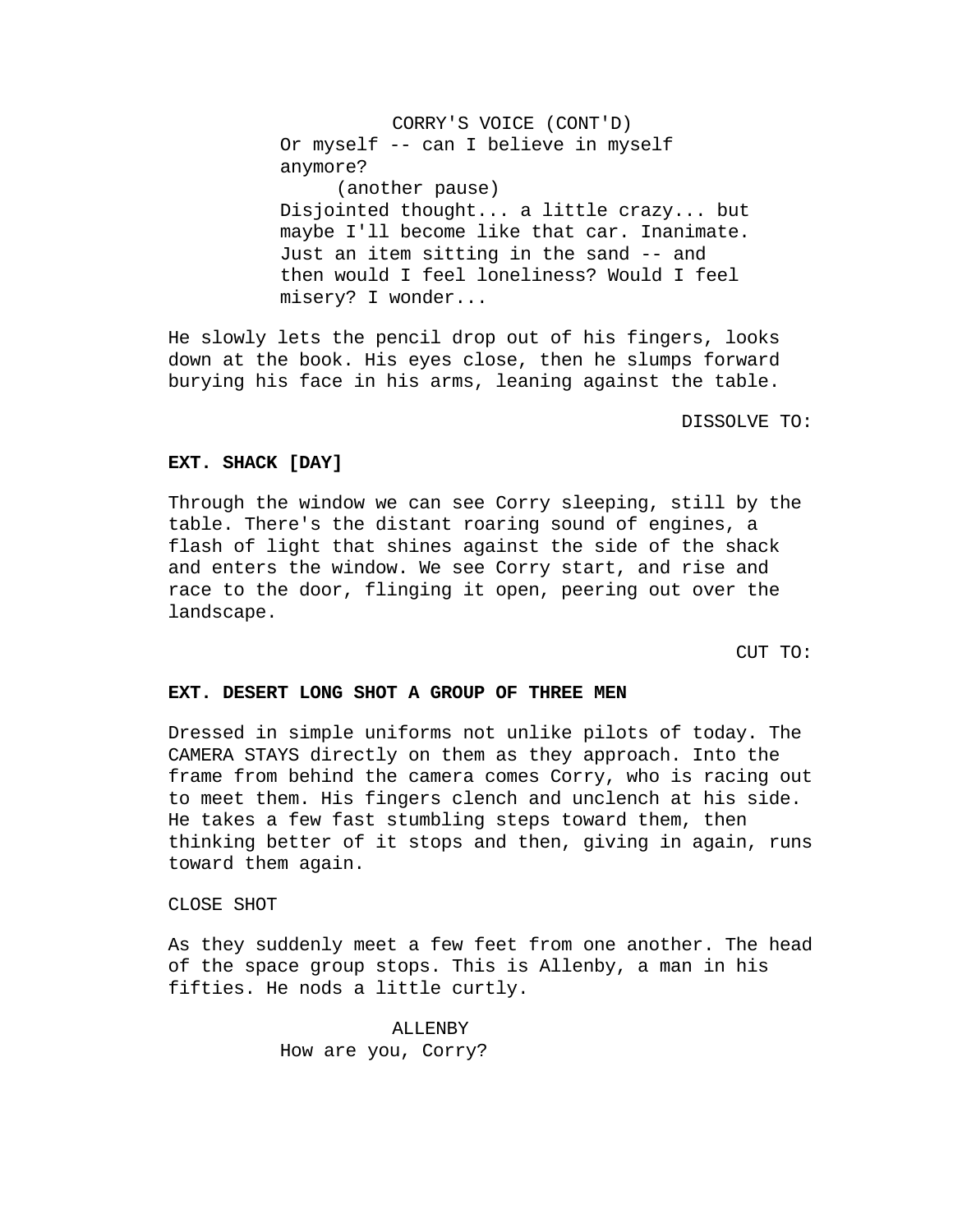All right.

There's a silence now. Adams, one of the other two spacemen, looks around.

## ADAMS

Quite a place you got here, Corry.

CORRY I'm so glad you like it.

### ADAMS

I didn't say I liked it. I think it stinks.

## CORRY

You don't have to live here now, do you?

## ADAMS

No, but I've got to come back here four times a year. And that's eight months out of twelve, Corry, away from earth. Sometimes my kids don't even recognize me when I come home.

CORRY (very simply) I'm sorry.

## ADAMS

(with a look) I'll bet you are! But you've got it made, don't you. Corry? Makes for simple living, doesn't it? (he bends down and picks up a handful of sand) This is Corry's kingdom. (he lets the sand run through his fingers) Right here. Six thousand miles north to south. Four thousand miles east to west - and all of its just like this!

The CAMERA is on Corry's face now. He wets his lips. He wants to say something with desperate urgency. Allenby sees the look, looks away a little uncomfortably for a moment.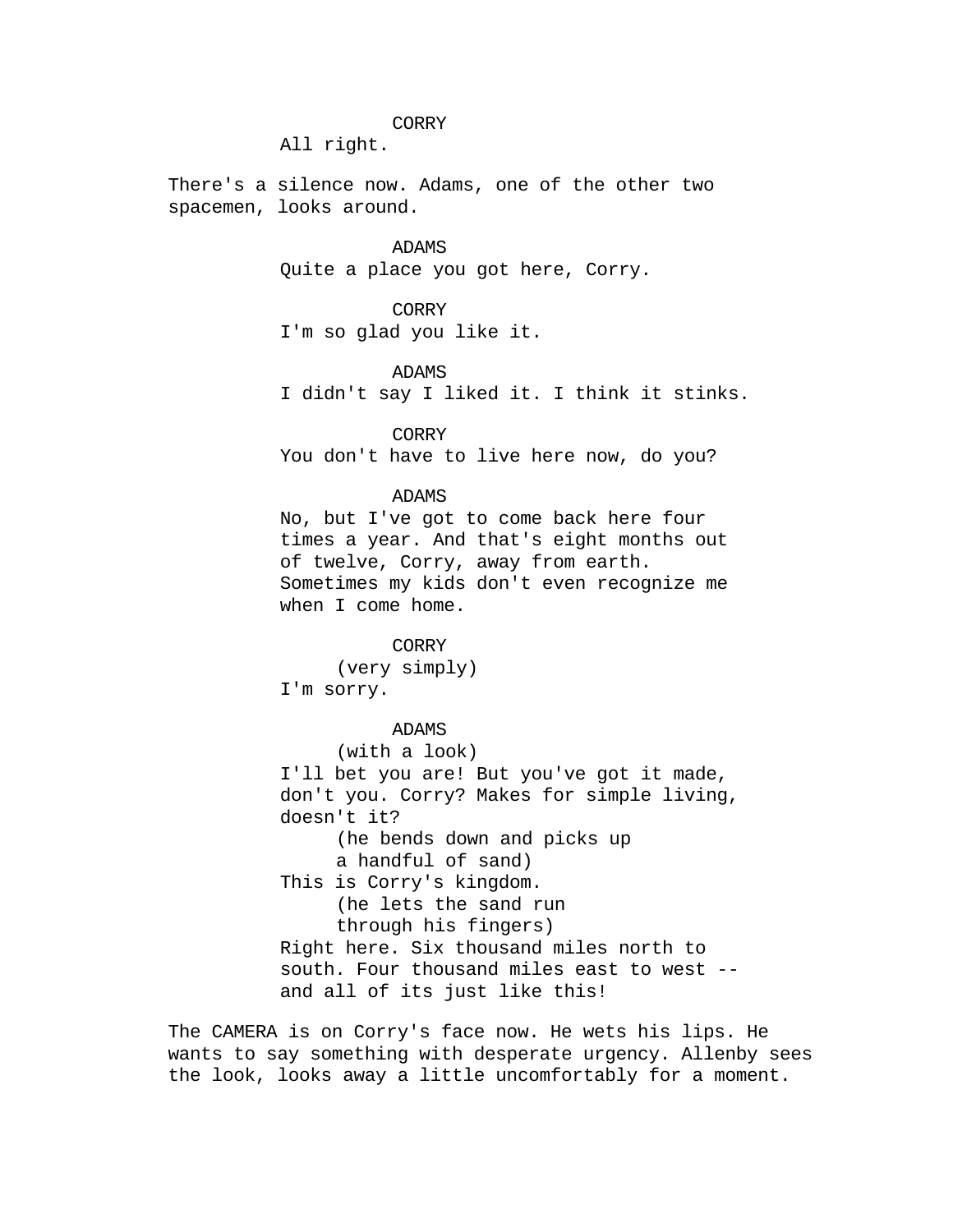## ALLENBY

We've only got a fifteen-minute layover, Corry.

Corry wets his lips and tries to keep the supplication out of his voice.

## CORRY

Nobody's checking your schedule out here. Why don't we have a game of cards or something?

## ALLENBY

## (shakes his head)

I'm sorry, Corry. This isn't an arbitrary decision. If we delay our time of departure any more than fifteen minutes, that places us in a different orbital position. We'd never make it back to earth. We'd have to stay here at least fourteen days before this place was in position again.

#### CORRY

So, fourteen days? Why not have us a ball? I've got some beer I've saved. We could play some cards, tell me what's going on back there --

#### ALLENBY

(with an embarrassed look at the others) I wish we could Corry, but like I said - we've only got fifteen minutes...

### CORRY

(his voice rising and getting shaky as if losing control)

Well... well what's a few lousy days to you? Couple of card games.

(he nods toward the others) How about you guys? You think I'll murder you or something over a bad hand?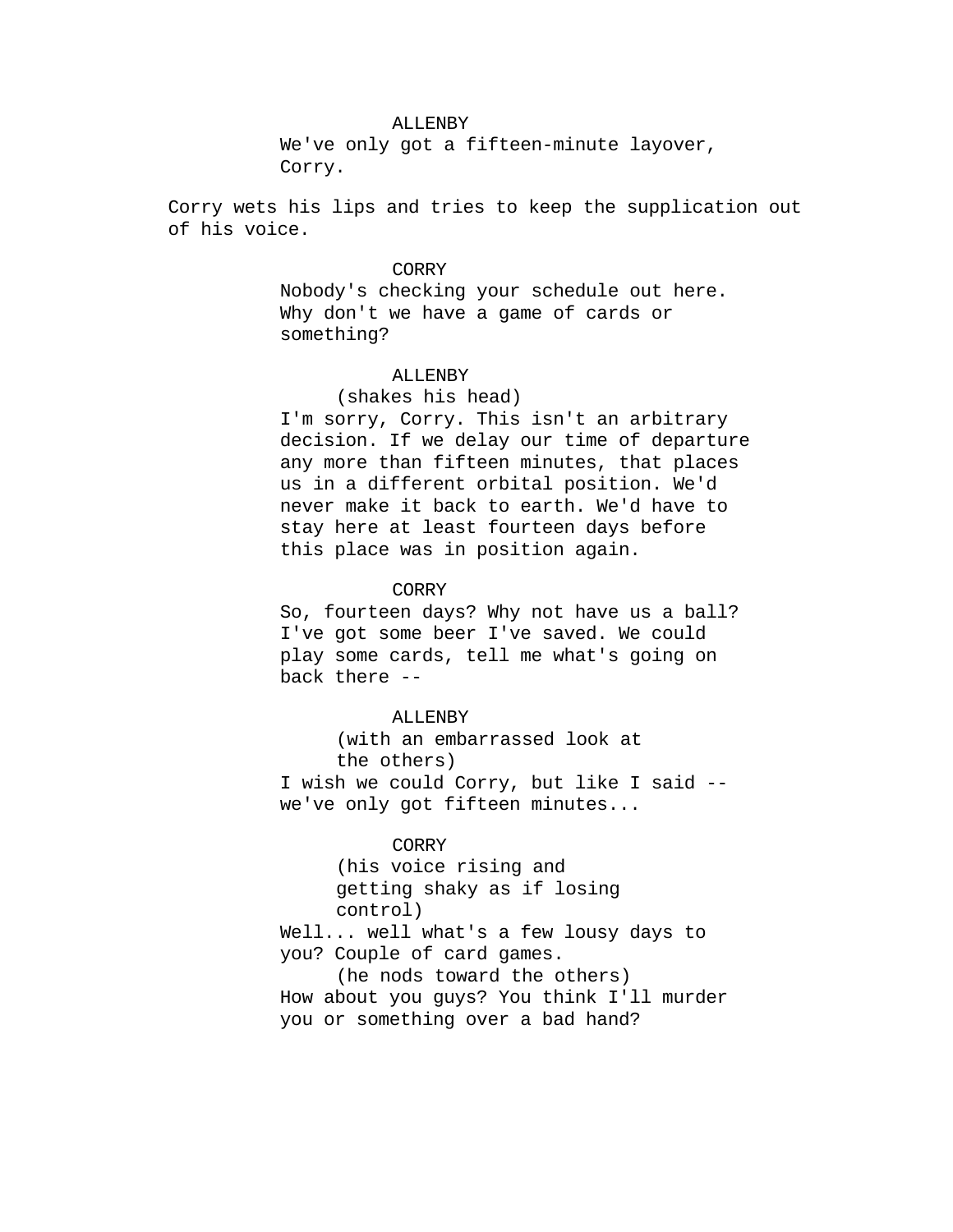ALLENBY (quietly and firmly) I'm sorry, Corry. (he starts to take Corry's arm) Let's go to the shack -- Corry flings off his arm, not in anger, but in desperation. CORRY All right. Two minutes are gone now. You've got thirteen minutes left. I wouldn't want to foul up your schedule, Allenby. Not for a... (he looks away) Not for a lousy game of cards. Not for a few bottles of crummy beer. Then he looks up slowly, turns to lock eyes with Allenby. He seems to catch his breath for a moment. CORRY Allenby... what about the pardon? ADAMS (squinting up toward the sky, his voice very matter of fact) You're out of luck, Corry. Sentence reads fifty years and they're not even reviewing cases of homicide. You've been here four now. That makes forty-six to go, so get comfortable, dad huh?

He laughs until his eyes reach Allenby's. Allenby stares at him, then wets his lips and looks away. Adams's laugh dies out.

## TRACK SHOT

As the three men head toward the shack. Corry's eyes are down, staring at the sand where his feet make crunchy sounds as they sink down over the crust of the top layer. Allenby, alongside of him as they walk, looks at him intermittently.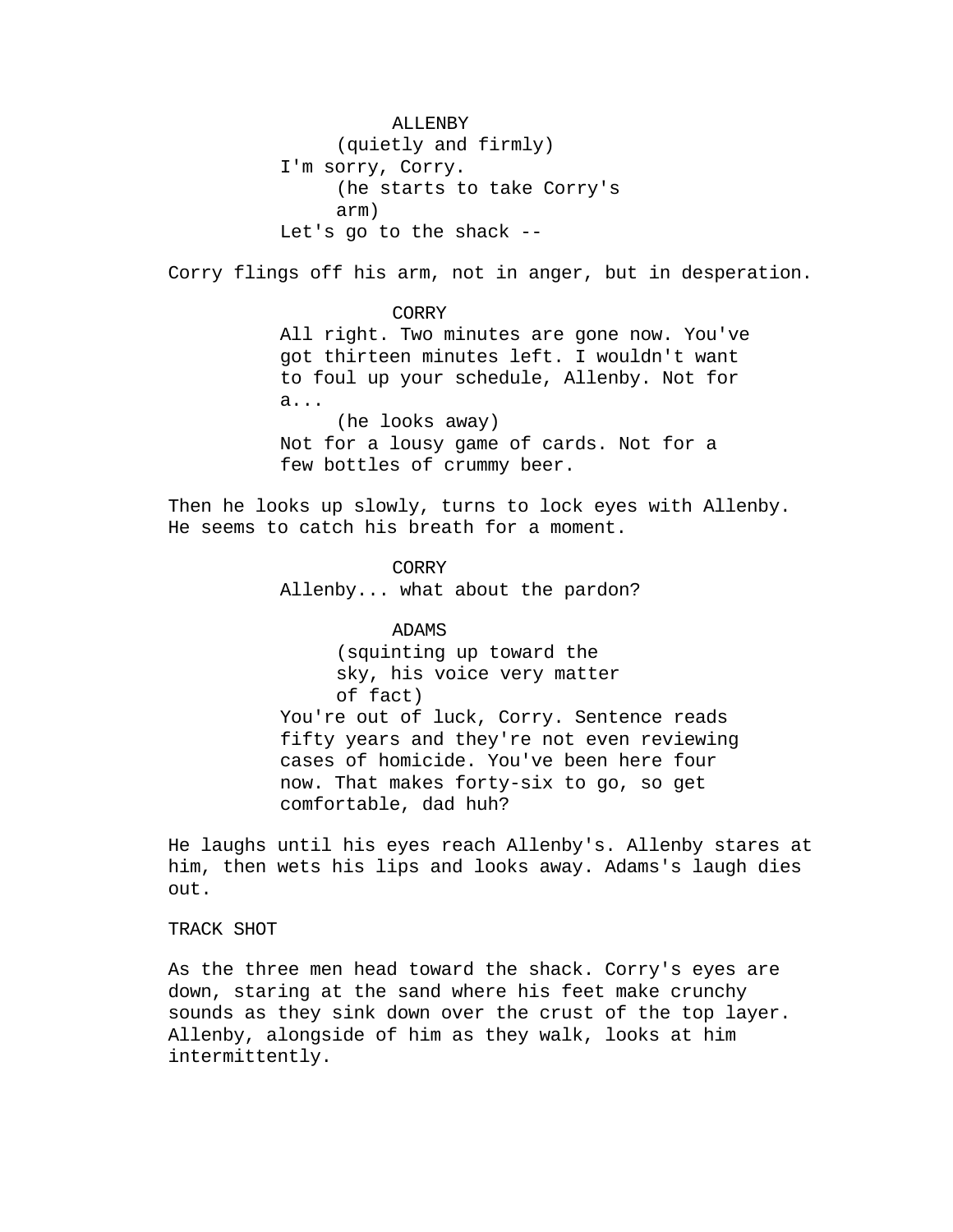#### DIFFERENT ANGLE

As they reach a small knoll. Over their shoulder we see the shack and car sitting here in mute, ugly loneliness. Corry stops instinctively to stare at them. Allenby touches his arm compassionately with an instinctive gentleness.

### ALLENBY

## (quietly)

I'm sorry, Corry. Unfortunately, we don't make the rules. All we do is deliver your supplies and pass on information. I told you last time there's been a lot of pressure back home about this kind of punishment. There are a whole lot of people who think it is unnecessarily cruel. Well who knows what the next couple of years will bring? They may change their minds, alter the law, imprison you on earth like the old days.

#### CORRY

(turns to stare intently

into the older man's face) Allenby, I have to tell you something. Every morning... every morning when I get up I tell myself that this is my last day of sanity. I won't be able to live another day of loneliness. Not another day, and by noon when I can't keep my fingers still and the inside of my mouth feels like gun powder and burnt copper and deep inside my gut I've got an ache that won't go away and seems to be crawling all over the inside of my body, prickling at me, tearing little chunks out of me -- and then I think I've got to hold out for another day, just another day.

(then he turns to stare down at the shack)

But I can't keep doing that day after day for the next forty-six years. I'll lose my mind, Allenby.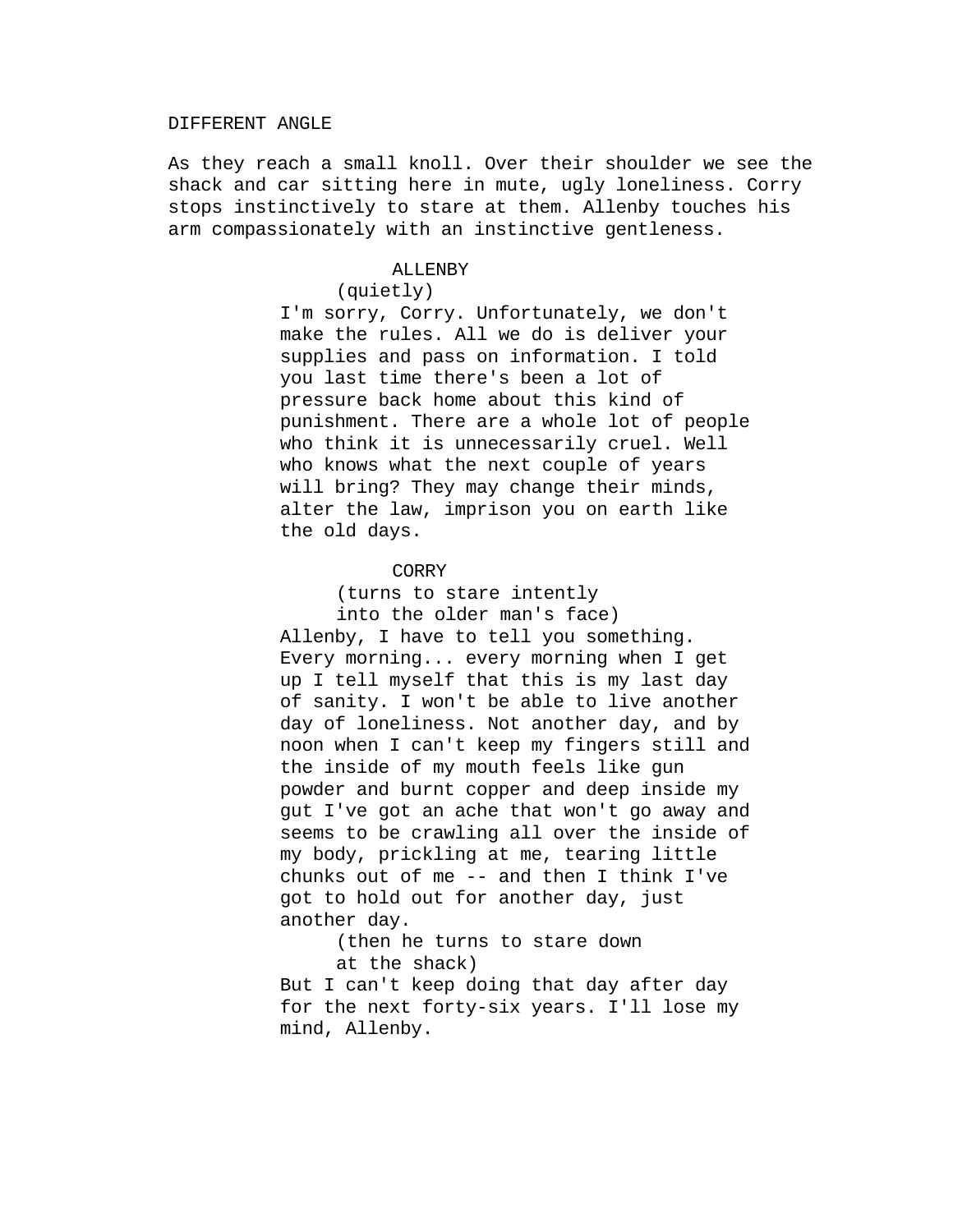### ADAMS

You're breakin' my heart --

Corry whirls around to stare at him. His features contort. There's an animal-like growl that shouts out deep from his throat and suddenly, losing all control he lunges at Adams, hitting him twice, crunching, desperate blows that smash against Adams's face and propel him backwards to sprawl face- first in the sand. Allenby and the other officer grab Corry's arms.

#### ALLENBY

(shouting) Easy, Corry, easy!

Gradually Corry lets his body relax, going the route from a trembling, shaking ague to a heavy, tired motionlessness.

MED. CLOSE SHOT ADAMS

As he rises from the sand, gingerly touches the bruise on his face.

#### ADAMS

I wouldn't worry about going off my rocker, Corry. It's already happened. Stir crazy, they used to call it. Well, that's what you are now. Stir crazy.

ALLENBY

(taking a step toward him to keep him back) Back off, Adams. You and Carstairs go back and get the supplies. Bring them over to the shack.

### ADAMS

(bridling) Mr. Corry has a broken leg or something?

He points to Corry.

## ALLENBY

Go ahead, do as I tell you. And the big crate with the red tag -- handle that one (MORE)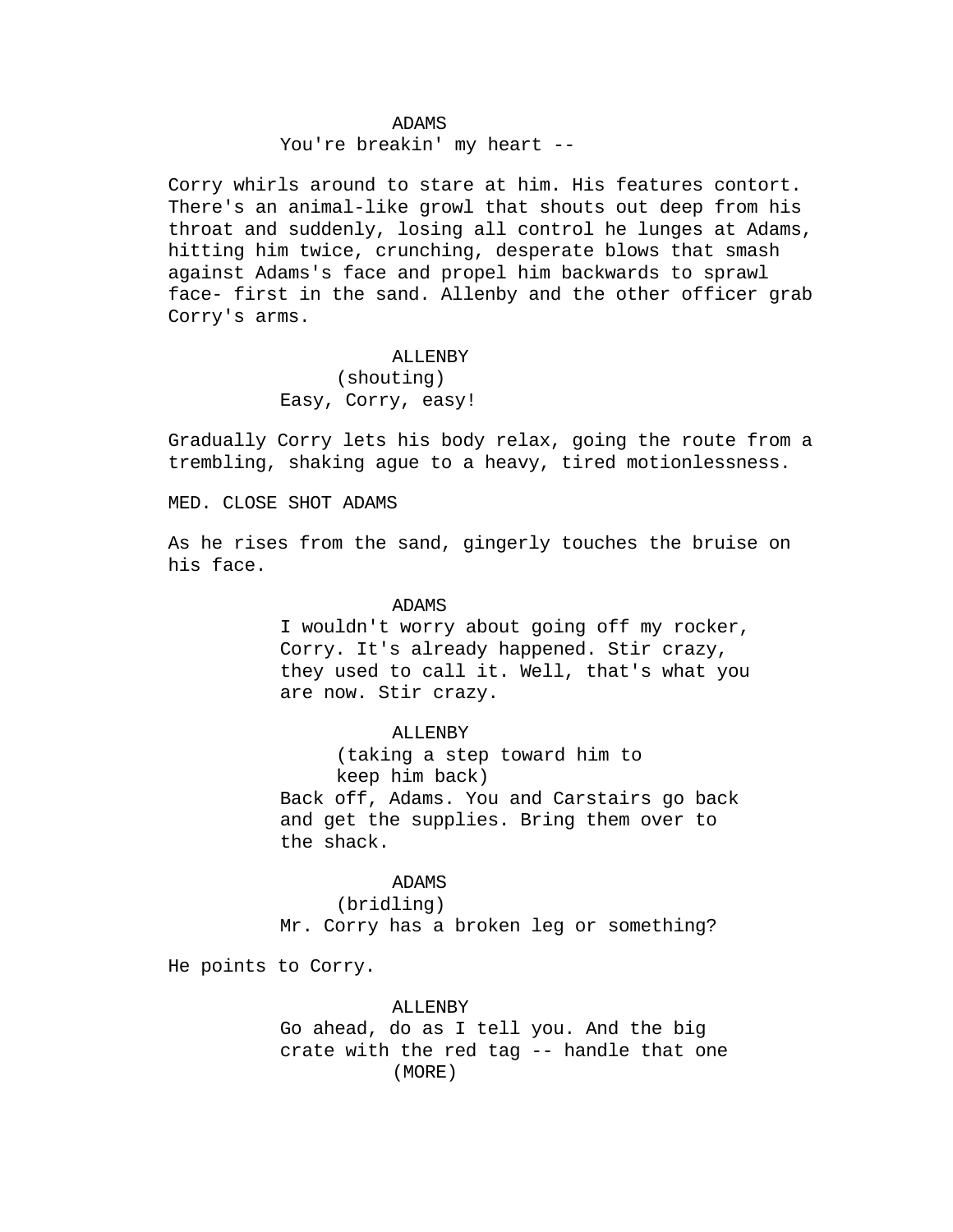ALLENBY (CONT'D)

gently.

**CARSTAIRS** How about the use of his buggy there? Some of the stuff's heavy.

CORRY (as if shaken out of a dream softly) It isn't running today.

## ADAMS

(laughs) It isn't running today! What's the matter, Corry -- use it too much, do you? (to Carstairs) You know, there's so many places a guy can go out here. There's the country club over the mound there and the seashore over that way, and the drive-in theater, that's

### ALLENBY

Knock it off, Adams, and go get the stuff.

Adams and Carstairs turn with another look toward Corry and start back across the desert. Allenby takes Corry's arm and the two men walk toward the shack.

someplace around here, isn't it, Corry?

LONG SHOT CORRY AND ALLENBY

As they walk past the car and the shed and into the shack.

## **INT. SHACK FULL SHOT THE ROOM**

Corry goes over to sit on the bed to stare numbly across the room at nothing. Allenby crosses over to the icebox, takes out a jug of water, looks around the room and then over to Corry.

ALLENBY

Glasses?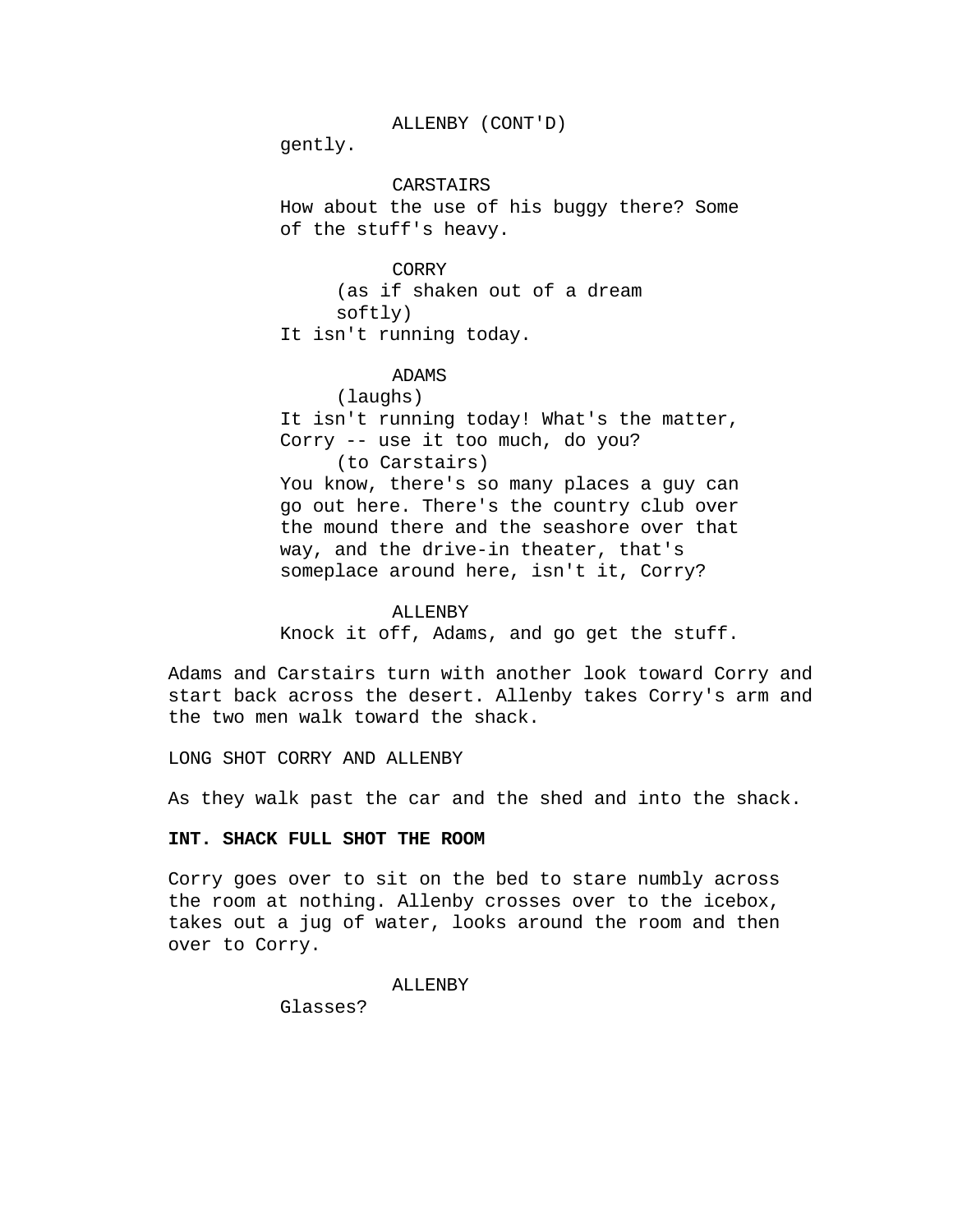(motions) Paper Cups. On the shelf there.

Allenby unscrews the jar and sniffs, makes a face, then pours some water into a cup, takes it in a quick gulp.

#### ALLENBY

We've got some fresh on board. They'll be bringing it over.

Corry nods numbly. Allenby pulls up a chair so that he's sitting directly opposite Corry.

## ALLENBY

Brought you some magazines, too. Strictly on my own.

## CORRY

(nods) Thanks.

ALLENBY

And some old vintage movies. Sciencefiction stuff. You'll get a kick out of it.

## CORRY

(nods, looks up unsmiling) I'm sure I will.

Allenby bites his lip and looks at Corry for a long, silent moment, then he rises and crosses to the window.

## ALLENBY

I brought you something else, Corry. It would mean my job if they suspected. (then he turns toward Corry) It would be my neck if they found out for sure.

#### CORRY

Look, Allenby, I don't want gifts now. I don't want tidbits. It makes me feel like an animal in a cage and there's a nice old lady out there who wants to throw peanuts at me.

(MORE)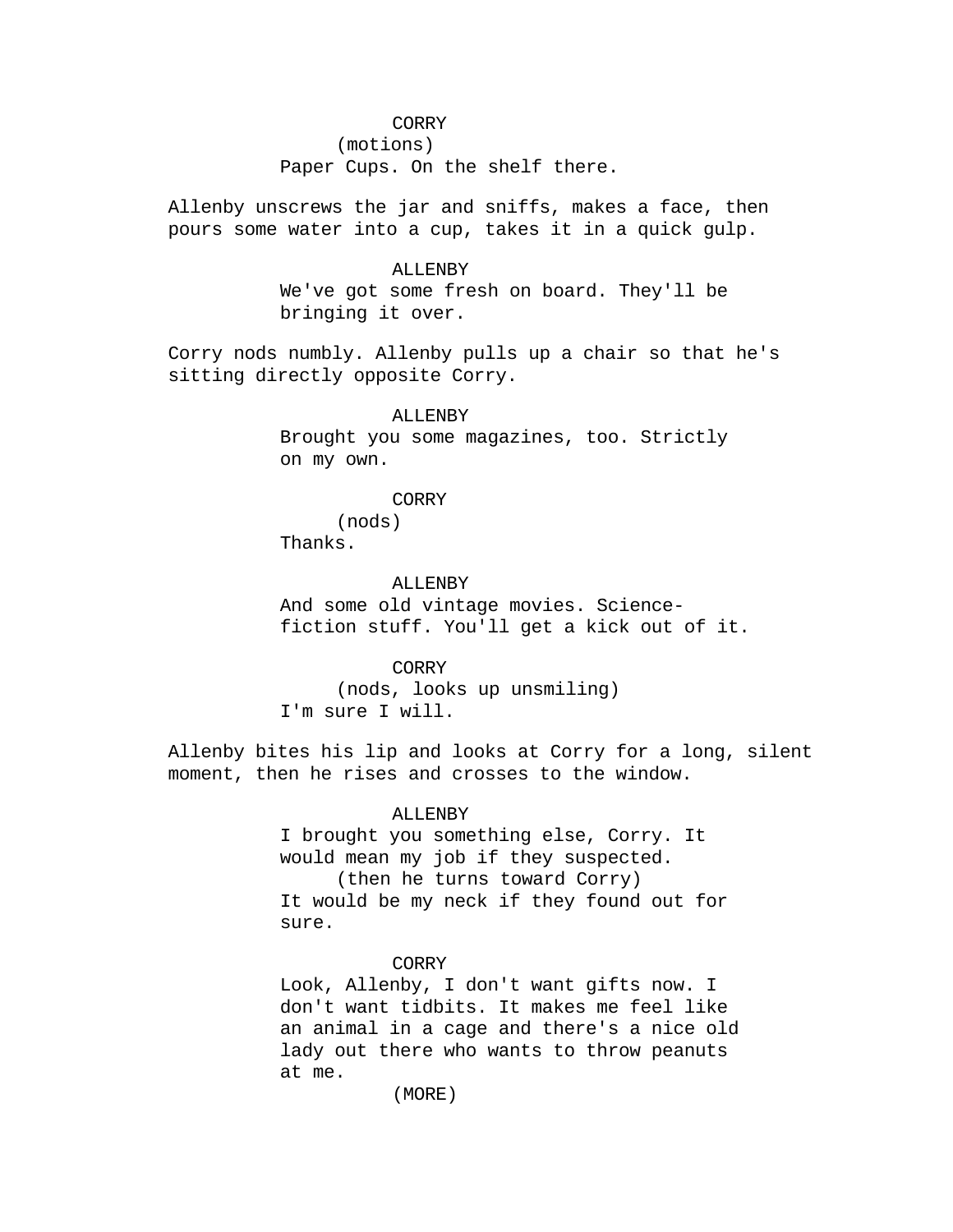(CONT'D) (he suddenly lashes out and grabs Allenby) A pardon, Allenby, that's the only gift I want. I'm not a murderer, I killed in selfdefense. A lot of people believe me and it happens to be the truth. I killed in selfdefense -- ALLENBY (gently takes Corry's hands off of him) I know, Corry. I know all about it. (he retraces his steps back over the chair and sits down) I doubt if it'll be much consolation to you, but it's not easy handling this kind of assignment. Stopping here four times a year and having to look at a man's agony. CORRY You're quite right. That's precious little consolation. There's a long, long silence. Allenby rises. ALLENBY Well, I can't bring you freedom, Corry. All

I can do... all I can do is to try to bring you things to help keep your sanity. (a pause) Something... anything so you can fight loneliness.

He looks across the room and out the window.

LONG SHOT THROUGH THE WINDOW

Adams and Carstairs are both lugging a small metal cart loaded down with crates and supplies. They enter the area of the shack to bring the cart up close to the front door. The two of them take a heavy crate off the top of the pile, a red tag fluttering from one end. They lay it down in the sand.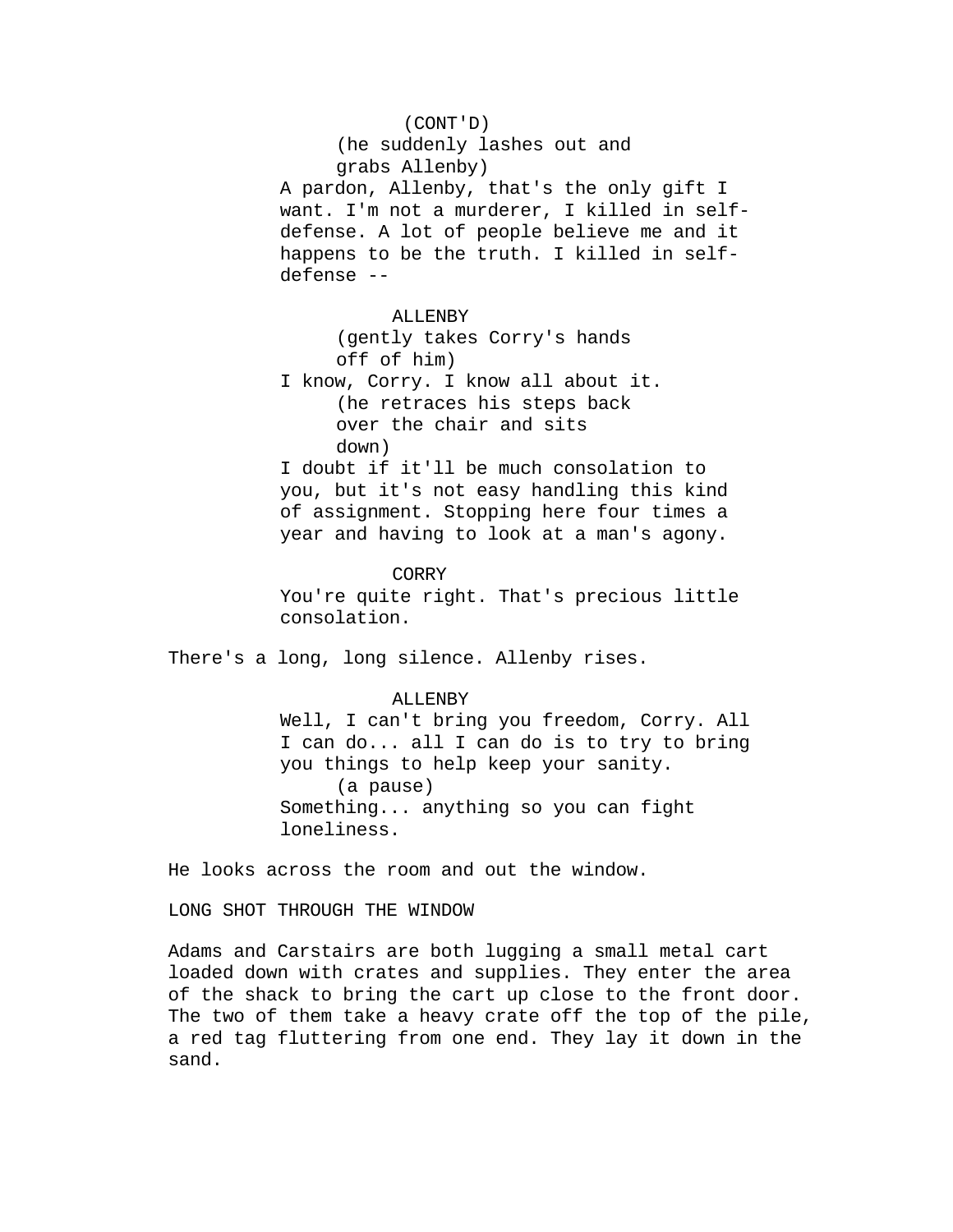## CARSTAIRS

(calls)

You want this big crate opened up, Captain?

MED. CLOSE SHOT ALLENBY

## ALLENBY

(calls out) Not yet. Stay out there. I'll be right out.

TWO SHOT CORRY AND ALLENBY

CORRY I'll bite, Captain. What's the present? (he looks briefly through the window) What is it?

He rises, goes over to the window to stare out at the long, rectangular box.

MED. LONG SHOT THROUGH THE WINDOW

Of the box as it lies in the sand.

MED. CLOSE SHOT CORRY

As he turns back toward the room.

## CORRY

If it's a twenty-year supply of puzzles, I'll have to decline with thanks. I don't need any puzzles, Allenby. If I want to try to probe any mysteries -- I can look in the mirror and try to figure out my own.

## ALLENBY

(crosses over to the door, opens it, turns back to Corry) We've got to go now. We'll be back in three months. (a pause) Are you listening to me, Corry? This is important.

Corry stares at him.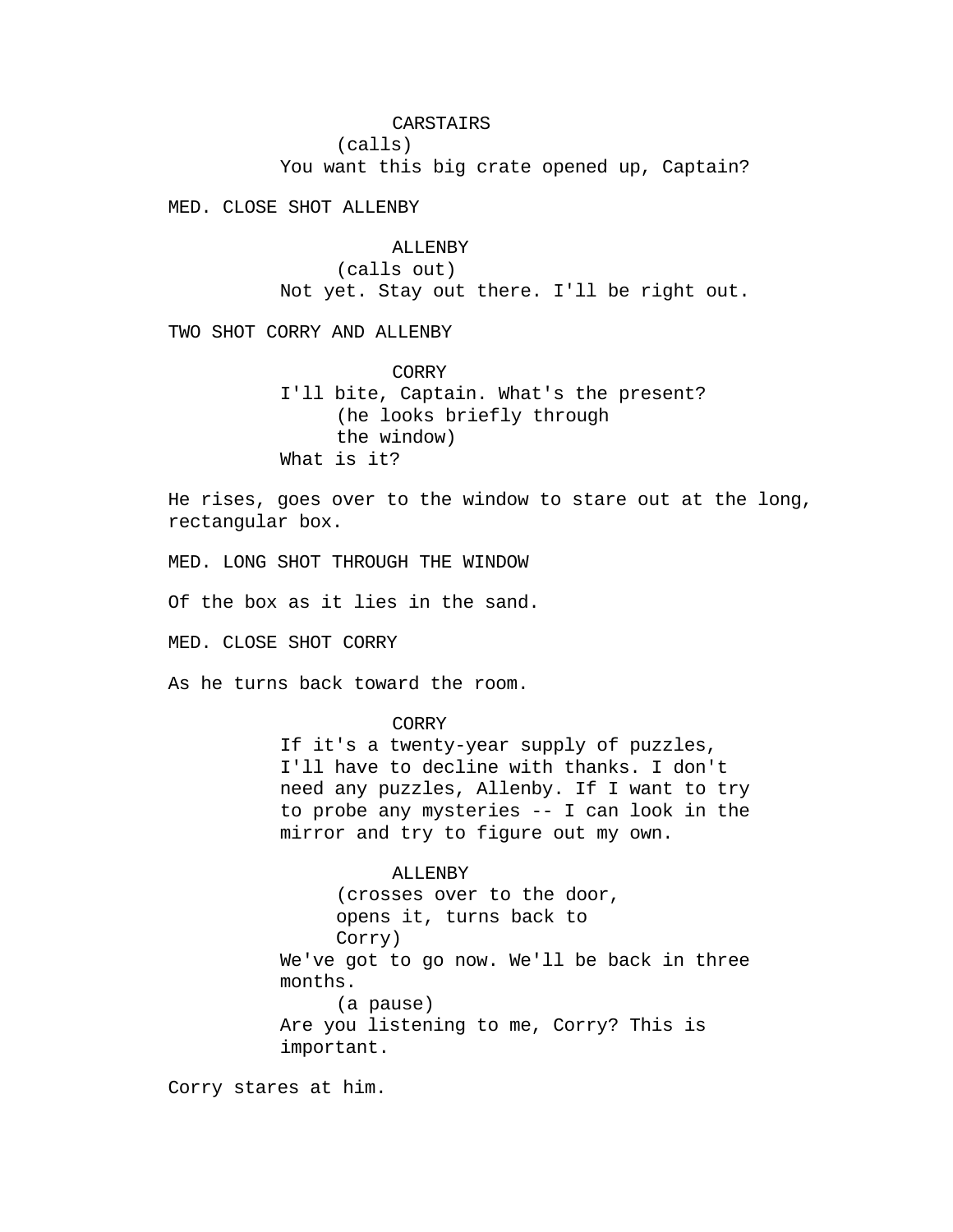### ALLENBY

When you open up the crate there's nothing you need do. The... item has been vacuumpacked. It needs no activator of any kind. The air will do that. There'll be a booklet inside, too, that can answer any of your questions.

#### CORRY

You're mysterious as hell.

### ALLENBY

I don't mean to be. It's just like I told you, though -- I'm risking a lot to have brought this here.

(he points to the door) They don't know what it is I brought. I'd appreciate your waiting until we get out of sight.

## CORRY

(unemotionally) All right. Have a good trip back... Give my regards to... (he wets his lips)

...to Broadway. And every place else while you're at it.

ALLENBY Sure, Corry. I'll see you.

He goes out the door, motions to the other two men. They start to follow him.

CUT TO:

MED. CLOSE SHOT CORRY

Standing at the door.

### CORRY

Allenby!

CUT TO:

REVERSE ANGLE ALLENBY AND THE OTHER TWO CORRY'S P.O.V.

The three men pause to look toward the shack. In the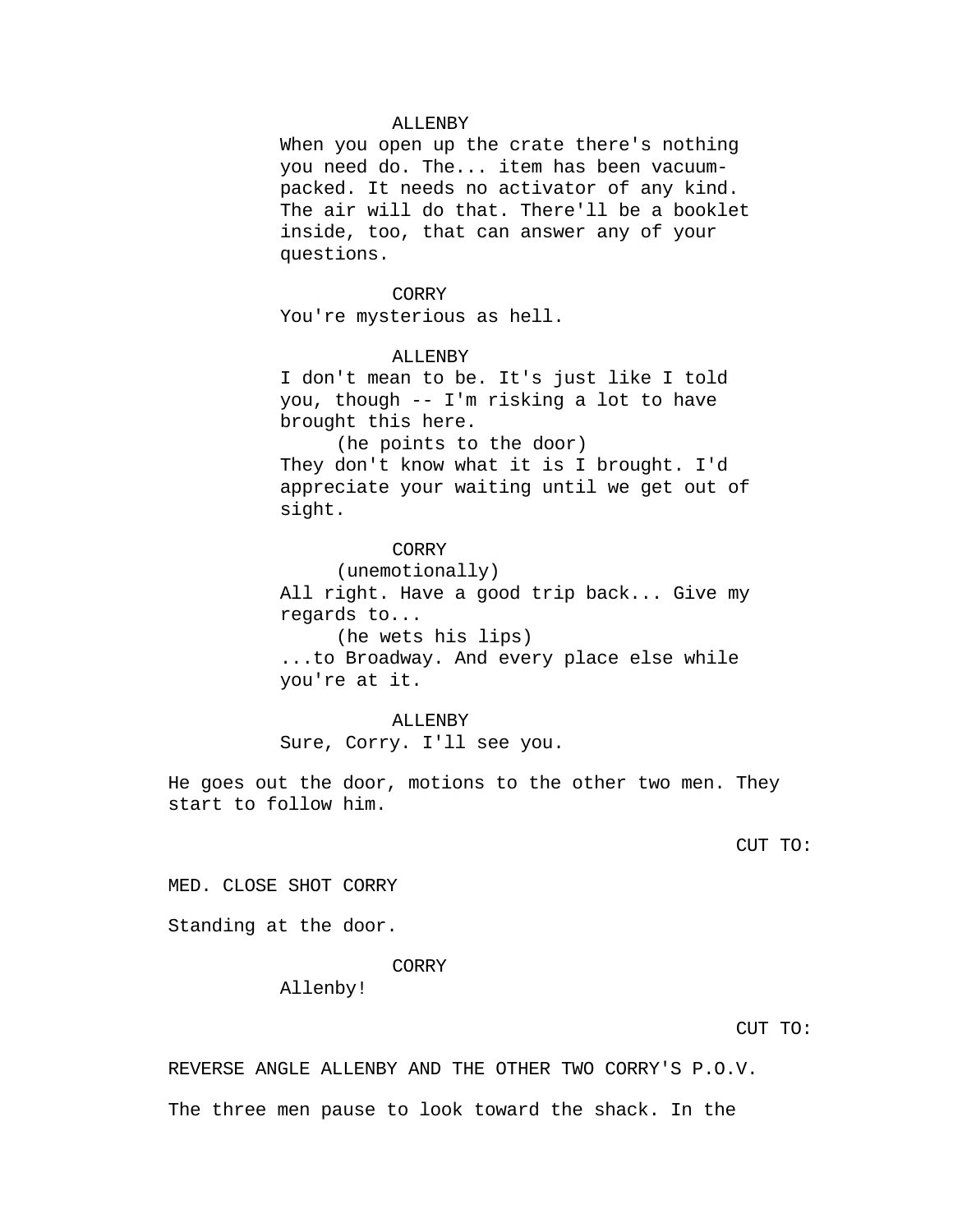foreground in front of them we see the long crate lying all by itself in the sand.

CUT TO:

MED. CLOSE SHOT CORRY

He walks down the step and stands near the box, points to it.

CORRY

I don't much care what it is. For the thought, Allenby, for the... for the decency of it... I thank you.

MED. SHOT ALLENBY

#### ALLENBY

You're quite welcome, Corry.

He turns and the other two follow him.

LONG ANGLE SHOT

Looking down at them as they slowly tramp across the sand and disappear over the line of dunes.

MED. CLOSE SHOT CORRY

He watches them go, shading his eyes again at the sun, then very slowly he looks down at the box. He stares at it for a long moment, then he kneels down to feel its sides and finally finds the two release catches. His hands go out to touch them simultaneously. He pushes them, and very slowly the top of the box opens.

TIGHT CLOSE ANGLE SHOT

Looking up as from inside the box toward Corry's face as he stares into it. His eyes suddenly widen with astonishment.

CUT ABRUPTLY TO:

MED. CLOSE SHOT INSERT SECTION OF A SPACE CRAFT

What we are seeing is just part of a hatch and a metal ladder. Carstairs is just clambering up them to disappear inside this ship. Adams starts to follow him. He pauses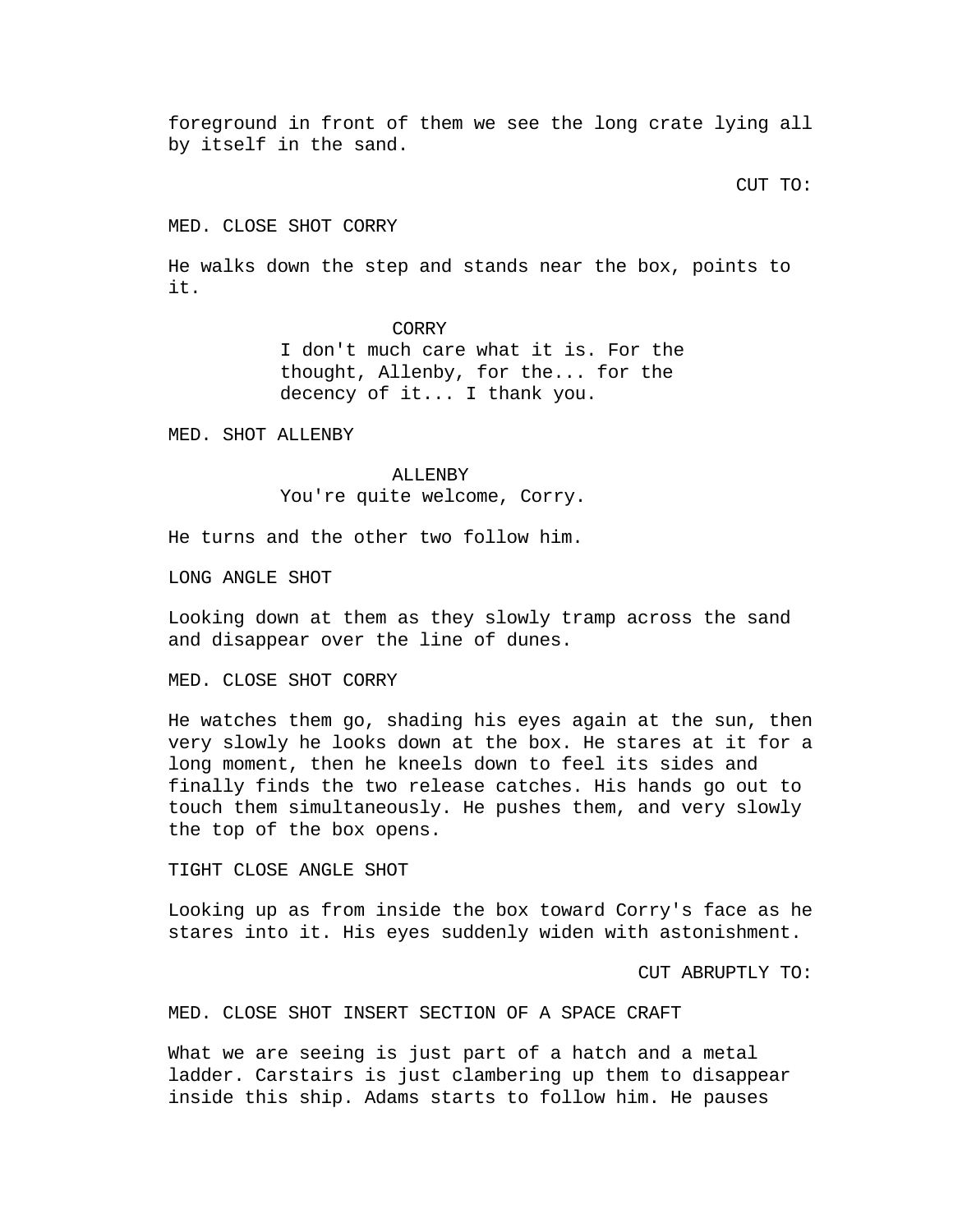halfway up to look toward Allenby, who in turn is staring off into the distance.

> ADAMS Captain -- just man to man, huh?

### ALLENBY

What?

ADAMS What did you bring him? What was in the box?

MED. CLOSE SHOT ALLENBY As he slowly scratches the beard stubble of his square jaw.

ALLENBY (very softly as if to no one in particular) I'm not sure really. Maybe just an illusion -- or maybe salvation.

Then he turns, motions Adams up the ladder, and then follows him up.

### DISSOLVE TO:

### **EXT. THE SHACK**

The top of the box has been opened and as the CAMERA PANS over it toward the shack we see that it is empty. The CAMERA continues to PAN over to the shack.

DISSOLVE THROUGH TO:

## I**NT. SHACK**

Corry stands at the far end of the room staring off beyond the camera. He has a book in his hand which he suddenly seems to remember. He looks down at it, stares at the cover for a long moment, then opens it with both his hands. He studies it perplexed for a long moment; then he looks up again. Then he looks down at the book again and slowly he reads aloud.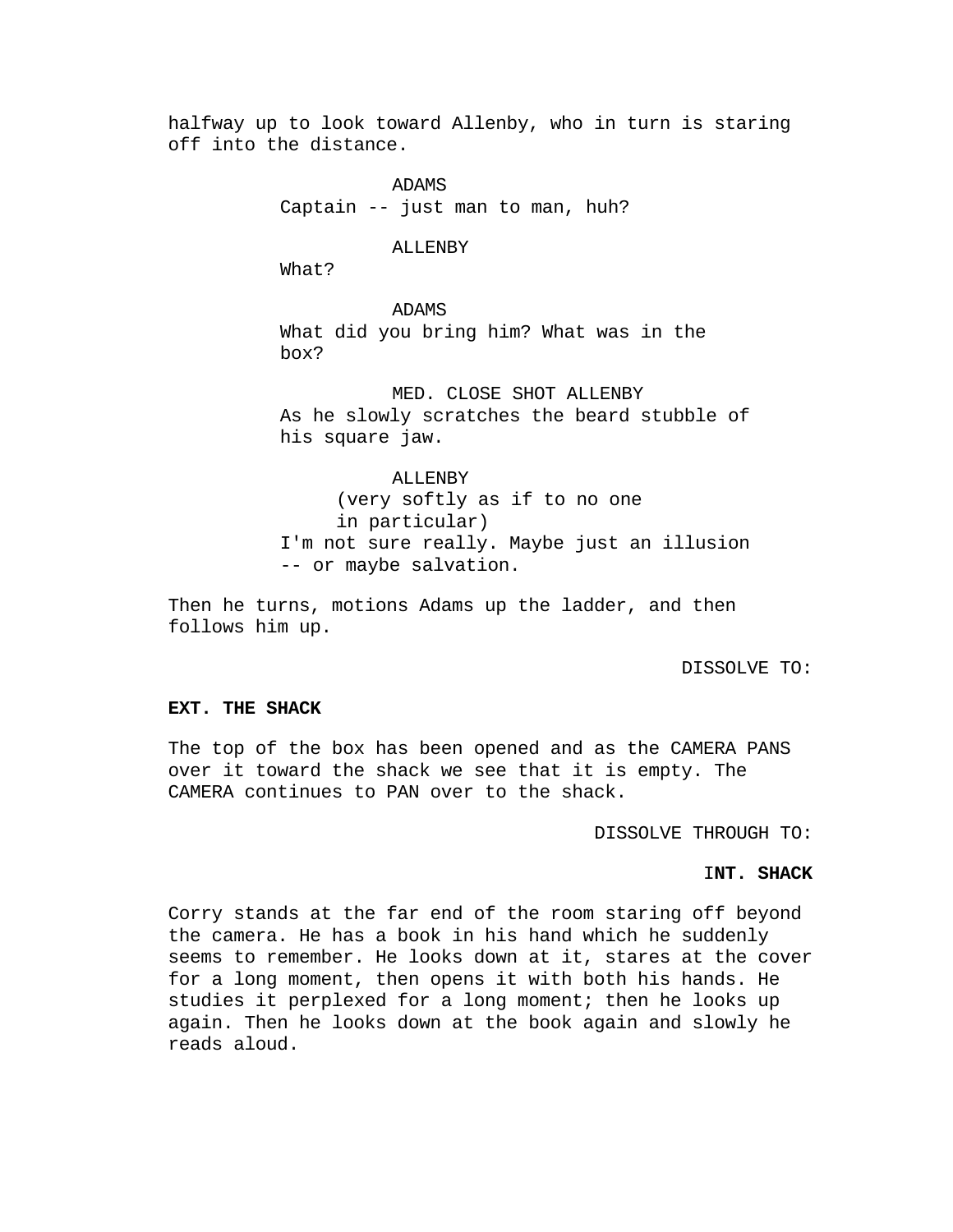You are now the proud owner of a robot built in the form of a woman. To all intent and purpose this creature is a woman. Physiologically and psychologically she is a human being with a set of emotions, a memory track, the ability to reason, to think, and to speak. She is beyond illness and under normal circumstances should have a life span similar to that of a comparable human being. Her name is Alicia.

Very slowly Corry's head rises. SLOW PAN SHOT ACROSS the room to a shot of Alicia who sits in a chair looking back at him. While she looks human, there is something too immobile, too emotionless about her features. There is a deadness to the eyes when they look back at him, showing neither resignation nor interest and only bare awareness. She's dressed in a simple loose, flowing garment that neither adds to nor detracts from her femininity. Corry takes a few hesitant steps toward her, his eyes wide, a fright working its way out. His mouth moves but nothing comes.

CLOSE SHOT THE GIRL

#### ALICIA

That's my name -- Alicia. What's yours?

CLOSE SHOT CORRY

He stops dead in his tracks and suddenly he looks horrified, sick with distaste. He shakes his head from side to side and backs away.

> CORRY (in a very low voice) Get out of here. (now a shout) Get out of here! I don't want any machine in here! Go on, get out of here!

With an effort he grabs the girl and propels her out the door and slams it behind her. Then he leans against the door, eyes closed, breathing heavily and gradually his composure comes back. He takes a few steps back toward the center of the room. In the process he looks toward the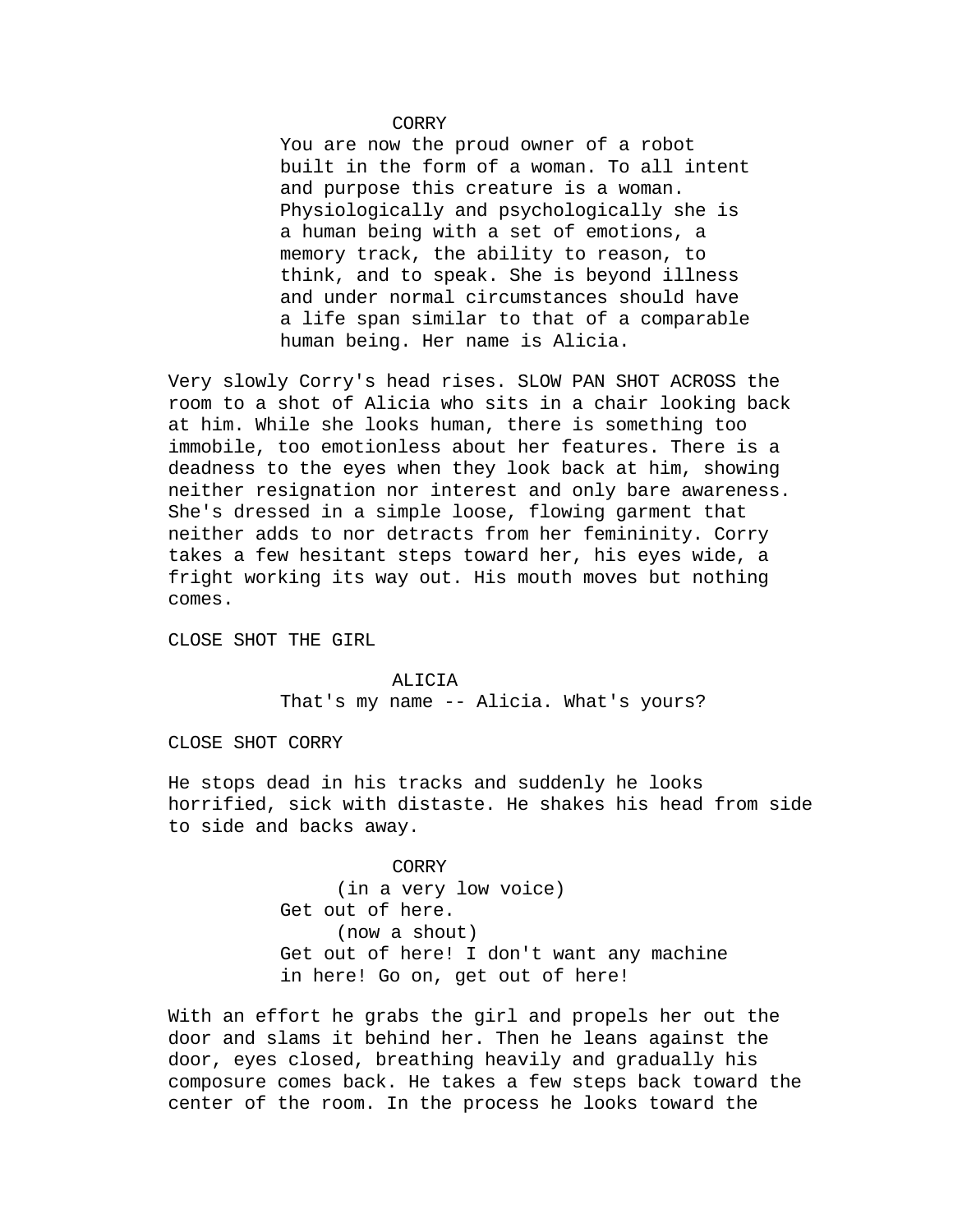window.

LONG SHOT THROUGH THE WINDOW

The girl stands there in the yard staring at him.

FADE TO BLACK:

# **END ACT ONE**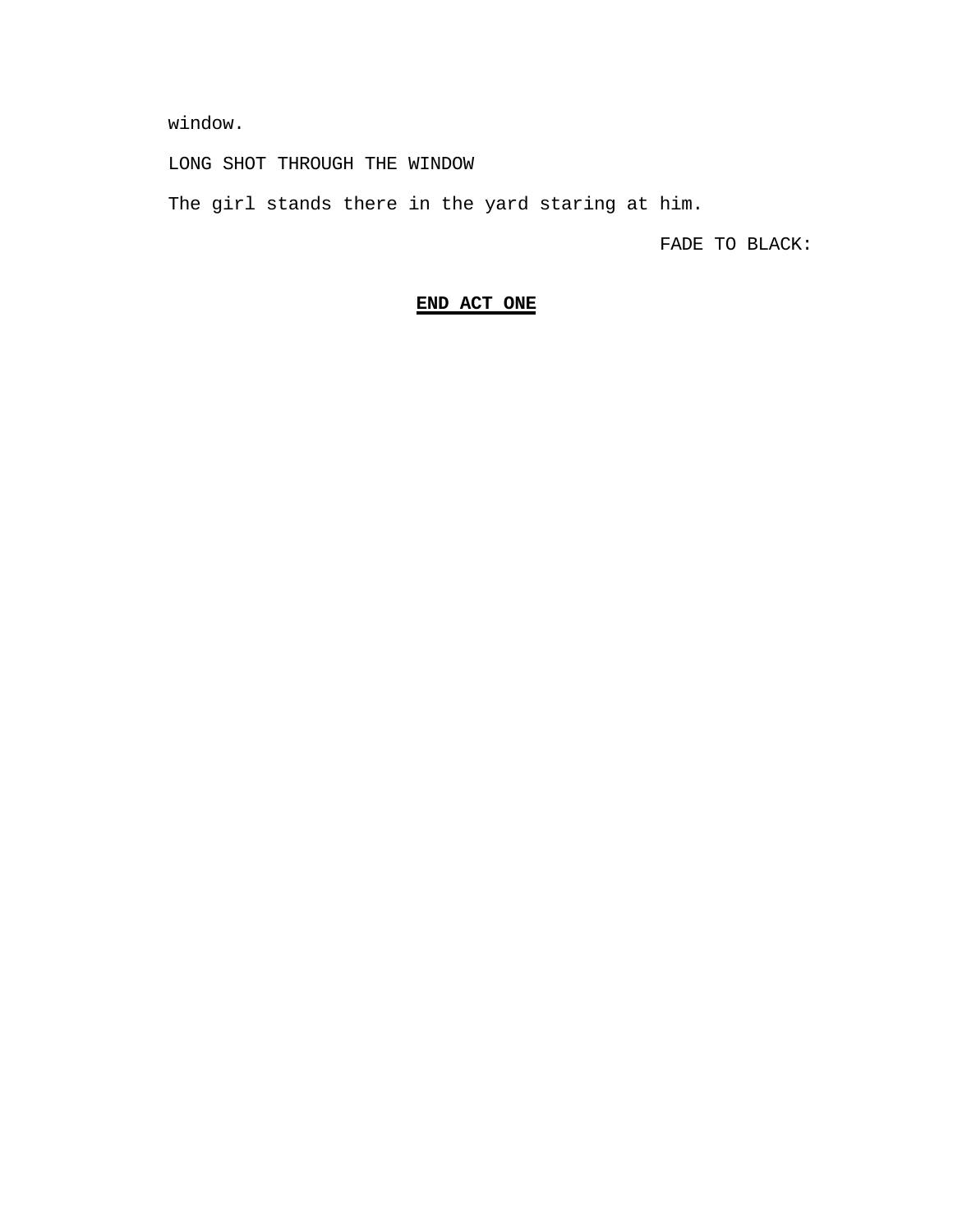## **ACT TWO**

FADE ON:

### **EXT. DESERT CORRY'S SHACK IN FOREGROUND**

#### **INT. SHACK**

Corry is in the process of putting up a shelf. He stands on a small aluminum ladder, pounding with hammer and nails. The sweat pours down his face. He tests the shelf, then gets down off the ladder, picks up a towel and wipes his face, suddenly looks down at his feet.

CLOSE SHOT BUCKET OF WATER

CAMERA PULLS BACK for shot of Alicia standing there.

CORRY

Well?

#### ALICIA

I brought you some water. Where shall I put it?

CORRY Just leave it there and get out.

ALICIA It will get warm just sitting there.

CORRY (takes a glass, dips it in the water) You'd know, huh?

He takes a drink.

ALICIA I can feel thirst.

Corry wipes his mouth with the back of his hand and looks at her intensely.

CLOSE SHOT CORRY

As he stares at her. The same look of abhorrence as if clinically examining some foreign object.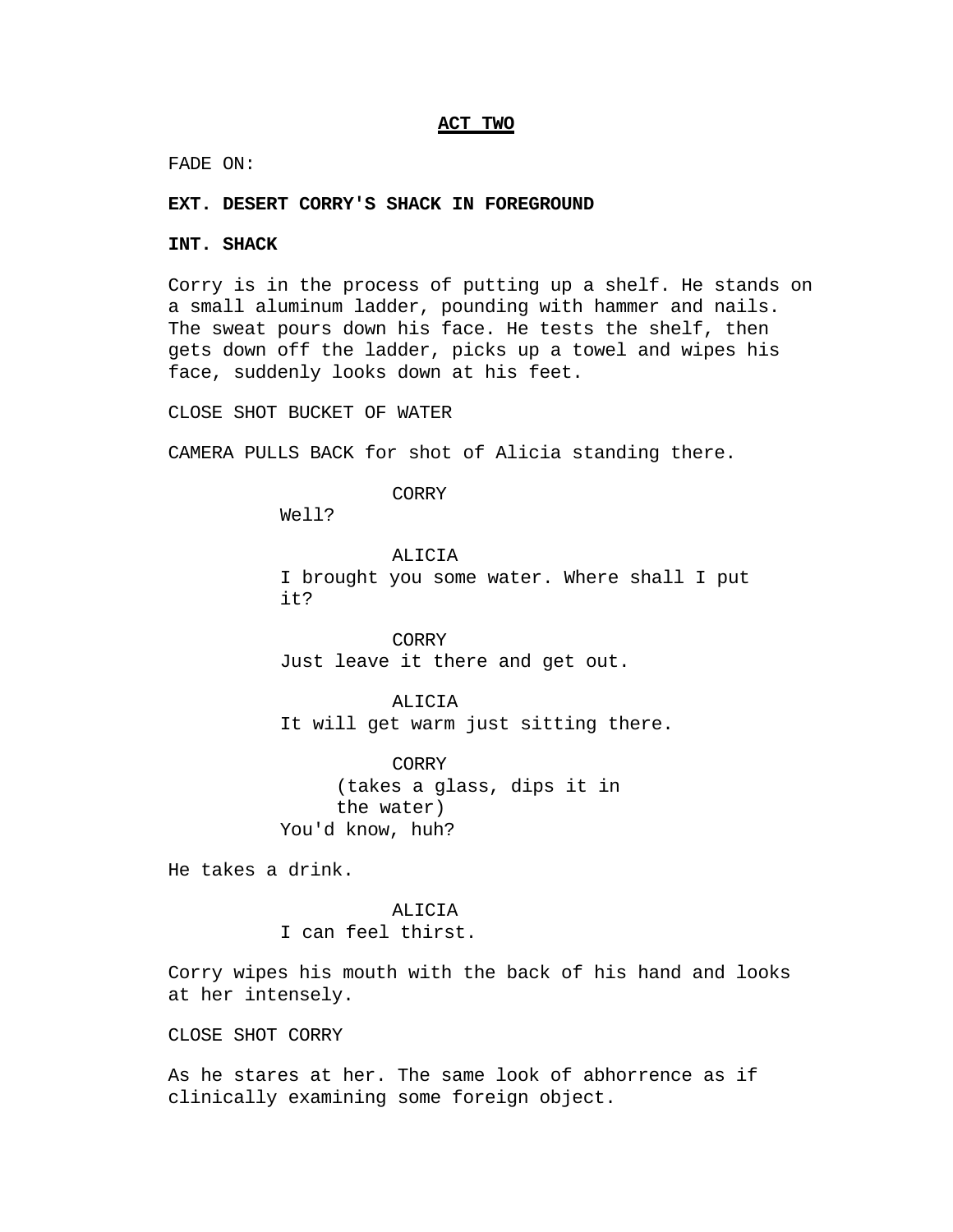CLOSE SHOT THE GIRL

Her eyes go down and she turns away.

TWO SHOT

CORRY What else can you feel?

ALICIA I don't understand --

CORRY I suppose you can feel heat and cold? How about pain? Can you feel pain?

ALICIA (nods softly) That too.

Corry takes a step over toward her, looking down at her.

CORRY How? How can you? You're a machine, aren't you?

ALICIA

(whispering)

Yes.

## CORRY

Of course you are. So why didn't they build you to look like a machine? Why aren't you made out of metal with nuts and bolts sticking out of you? With wires and electrodes and things like that?

(his face contorts now and his voice rises)

Why do they turn you into a lie? Why do they cover you with what looks like flesh? Why do they give you a face? A face that if I look at long enough makes me think... makes me believe that...

His hands grab her shoulders and go up past her neck to cup her face in a hard, painful grasp. Alicia closes her eyes against the pain.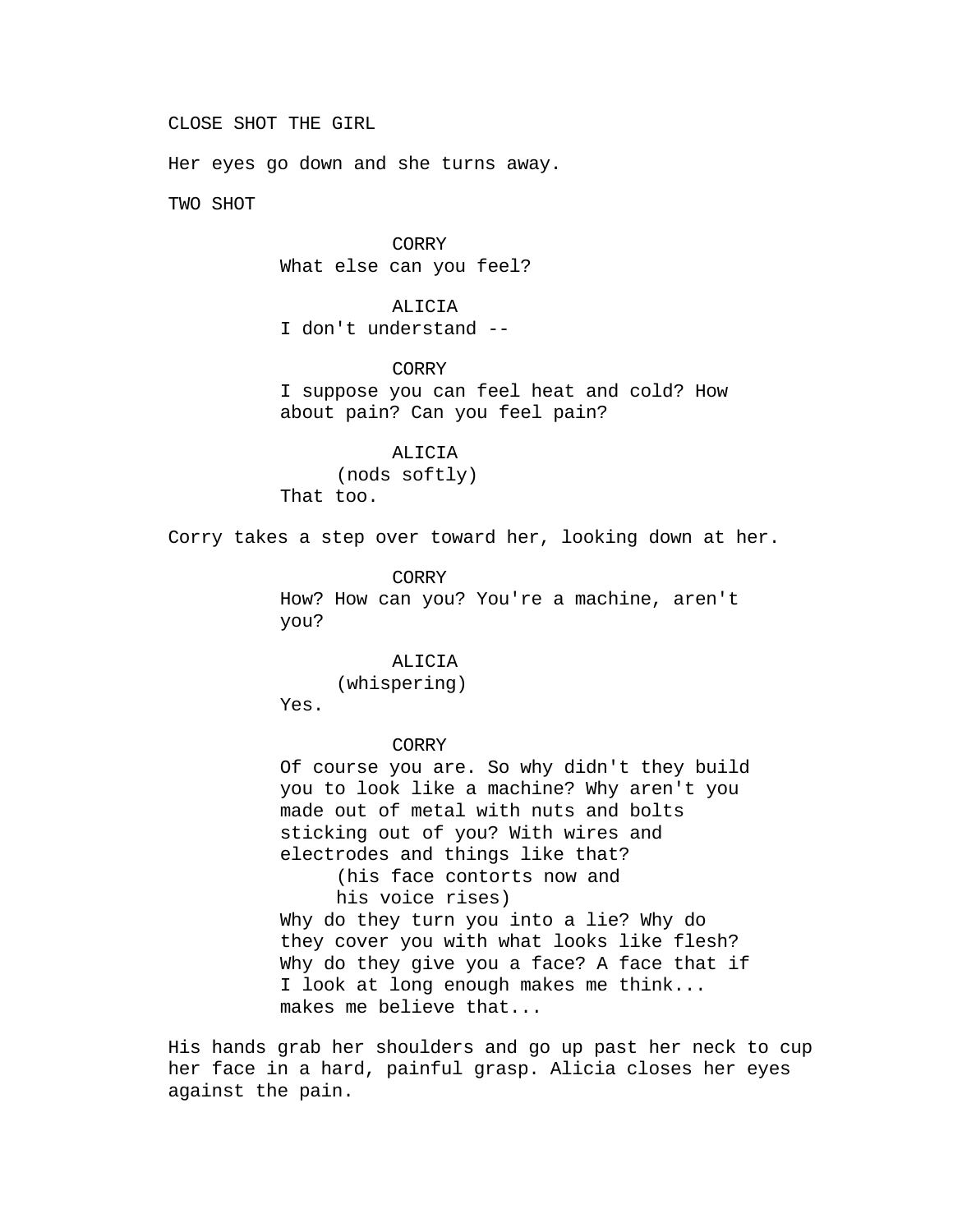### ALICIA

Corry --

He releases her, strides past her and out the door.

CUT TO:

### **EXT. THE SHACK**

Corry stands halfway to the car, his back to the shack.

CORRY You mock me, you know that? When you look at me. When you talk to me -- I'm being mocked.

### ALICIA

I'm sorry. (then she slowly reaches up, feels of her neck and shoulders) You hurt me, Corry.

CORRY (turns to her, walks over very close to her) Hurt you? How could I hurt you? (he grabs her again) This isn't flesh. There aren't any nerves under there. There aren't any tendons or muscles.

He suddenly pushes her bodily away.

CUT TO:

FLASH SHOT

As she sprawls head first into the sand.

TWO SHOT

Then in the same fury that knows neither logic nor understanding, he searches wildly around and then picks up a shovel. He holds it by the handle and brandishes it up high. He shouts at her.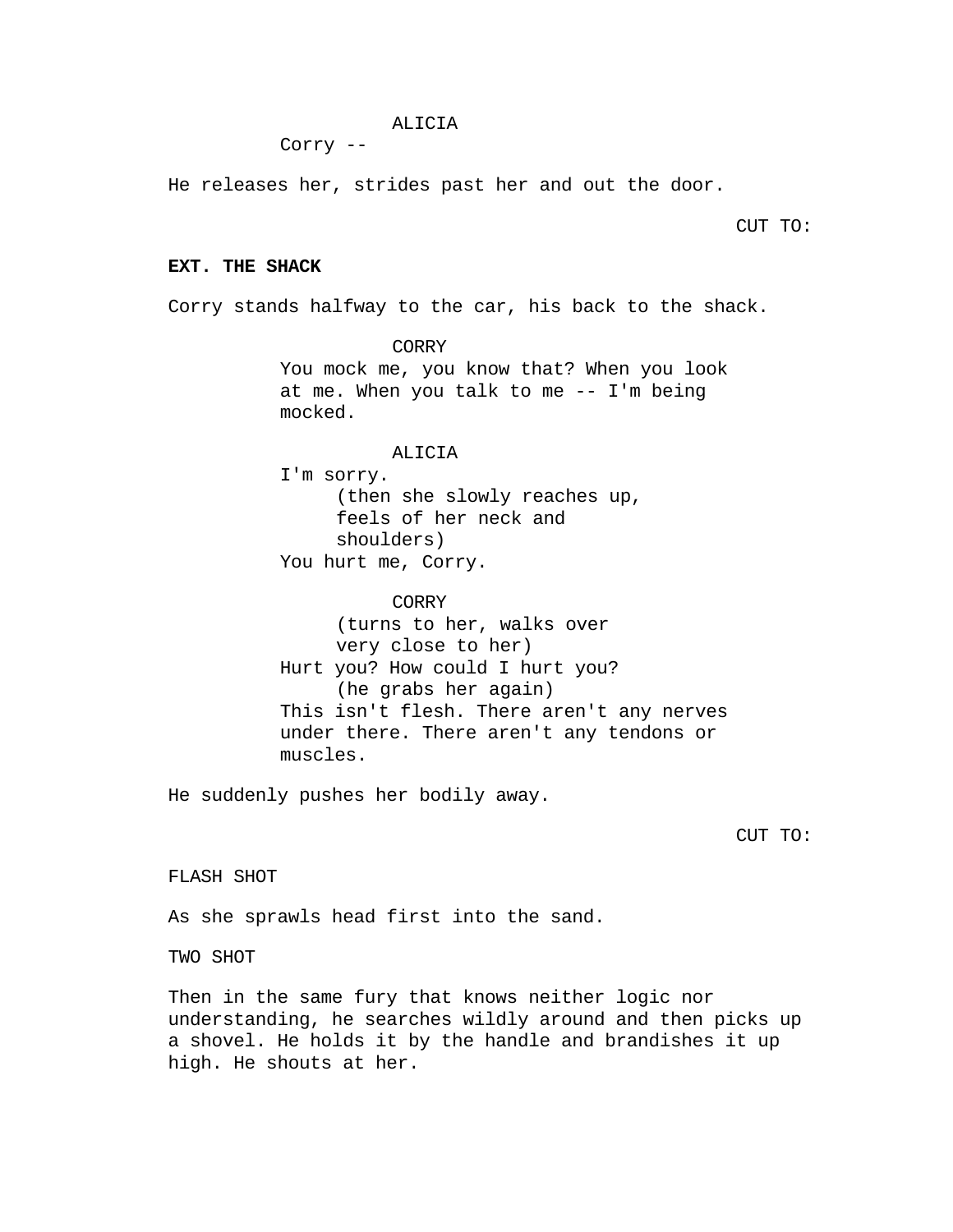You know what you are? You're like that broken-down heap I've got sitting in the yard. You're a hunk of metal with arms and legs instead of wheels. But that heap doesn't mock me like you do. It doesn't look at me with make-believe eyes and talk to me with a make-believe voice.

(he takes a step toward her, now the shovel up high) Well listen you... listen machine, I'm sick at being mocked by a ghost. By a memory of women. And that's all you are. You're a reminder to me that I'm so lonely I'm about to lose my mind.

And now his face is completely contorted, wild-eyed. He raises the shovel and is about to bring it down on her.

ANGLE SHOT LOOKING DOWN AT HER

She looks up at him and then her eyes close and tears appear. Then when she opens her eyes again we look at her as from a new and fresh perspective. The face is no longer inanimate, no longer immobile. It now has depth, emotion. It is filled with the nuances and mysteries of the woman and there is a beauty now that shines out.

REVERSE ANGLE LOOKING UP AT CORRY

As he reacts. He hesitates and then lets the shovel drop out of his hand onto the sand. Very, very slowly he kneels down to crouch very close to her. His hand reaches out and touches the tears on her face and now his voice is gentle.

> CORRY You can cry too, can't you?

## ALICIA

(nods) With reason. And I can feel loneliness, too.

Corry takes her arm and helps her to her feet, then stands very close to her, looking down at her face.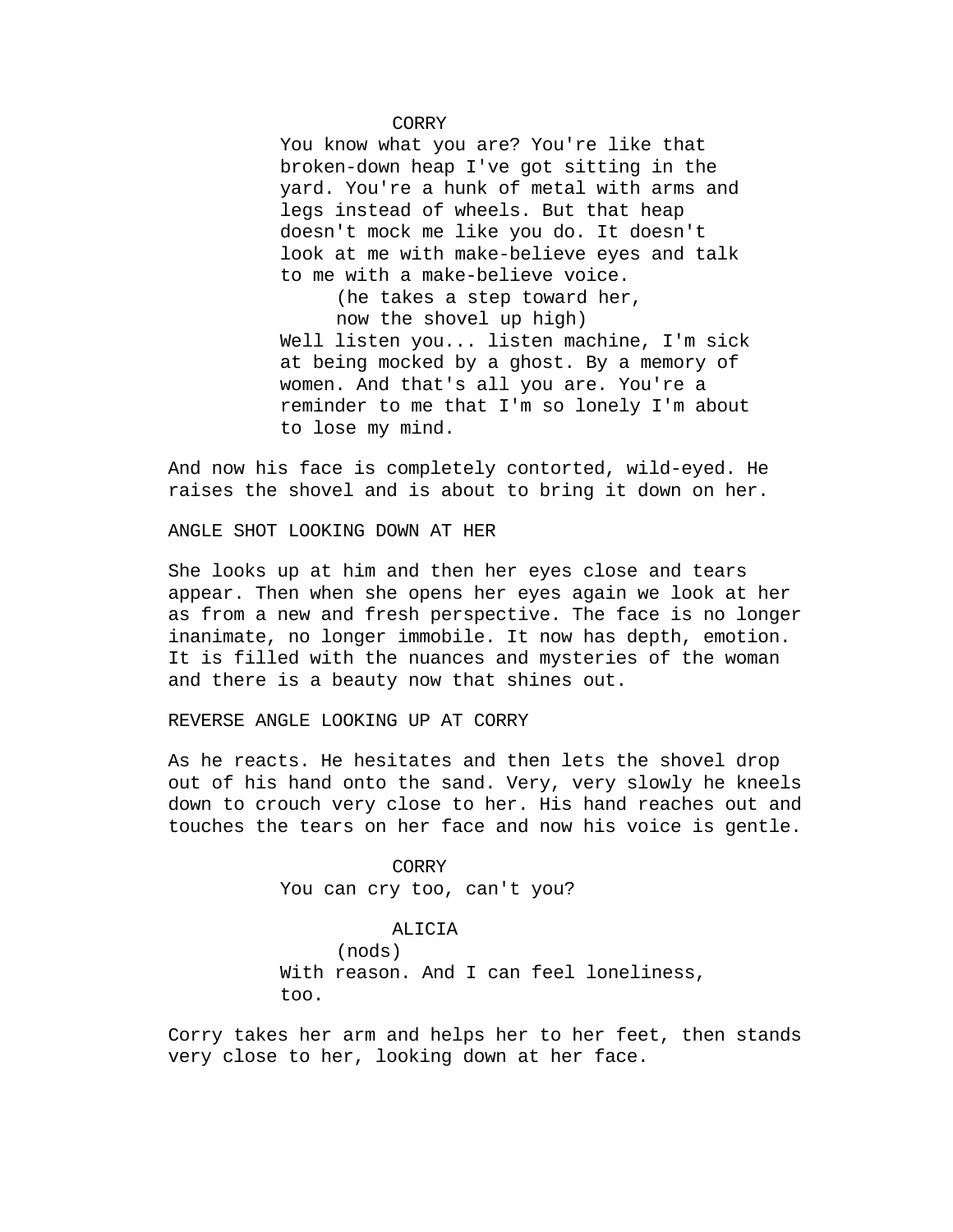We'll go back inside now. We'll eat our dinner.

### ALICIA

All right.

She starts to walk on ahead of him.

## **CORRY**

Alicia.

She turns to look at him.

#### CORRY

I don't care... I don't care how you were born... or made. You're flesh and blood to me. You're a woman. (a pause) You're my companion, Alicia. I need you desperately.

CLOSE SHOT ALICIA

She smiles.

## ALICIA And I need you, Corry.

He goes up to walk alongside of her.

LONG ANGLE SHOT LOOKING DOWN ON THEM

As they walk toward the shack.

LAP DISSOLVE TO:

## E**XT. SHACK PORCH [DAY]**

MED. CLOSE SHOT CORRY

As he sits in the homemade rocker. He looks off toward the horizon and then slowly begins to write as we hear his voice.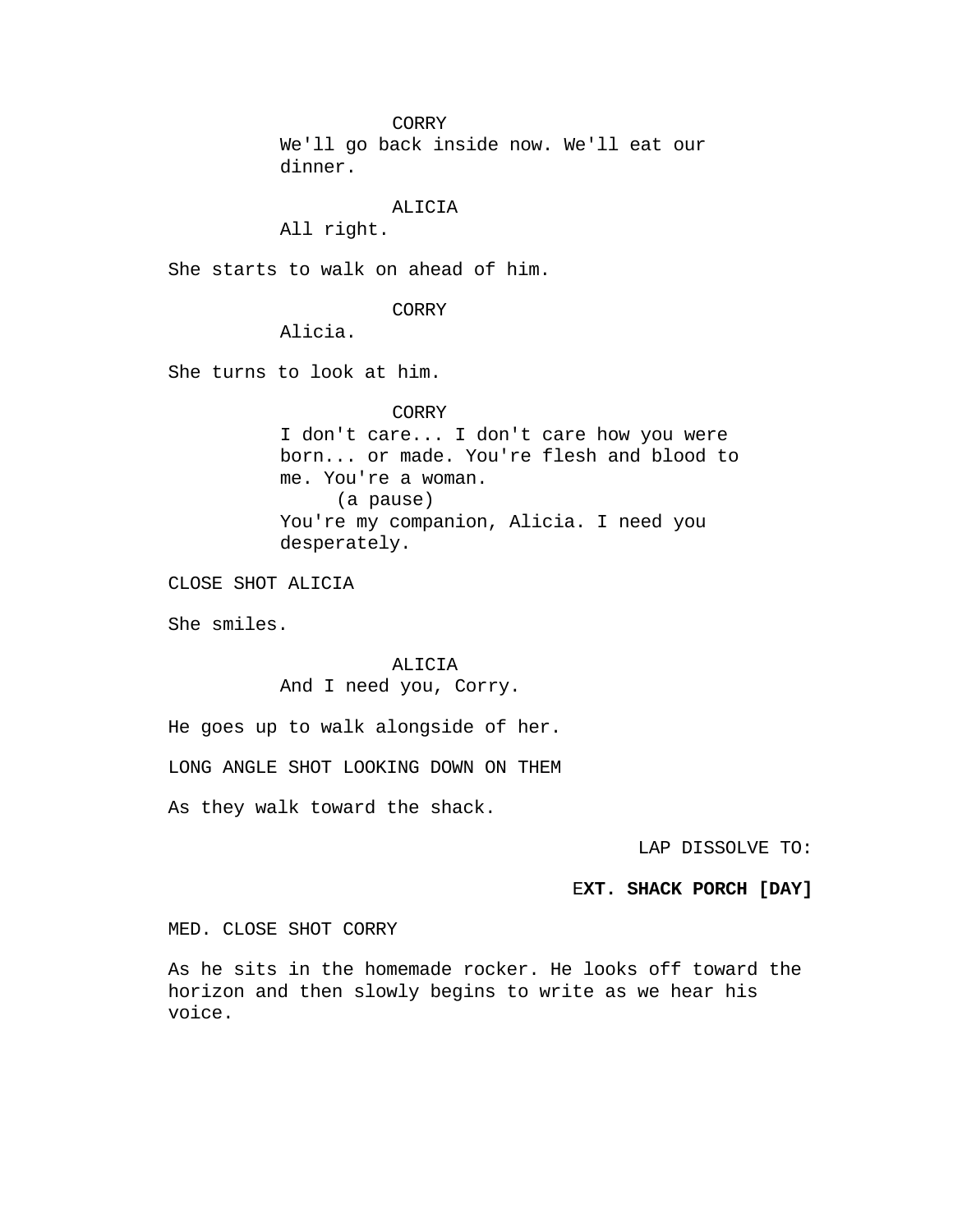## CORRY'S VOICE

Alicia has been with me now for eleven months. Twice when Allenby has brought the ship in with supplies I've hidden her so that the others wouldn't see her and I've seen the question in Allenby's eyes each time. It's a question I have myself. It's difficult to write down what has been the sum total of this very strange and bizarre relationship. It is man and woman, man and machine, and there are times even when I know that Alicia is simply an extension of me. I hear my words coming from her. My emotions. The things that she has learned to love are those things that I've loved.

He stops abruptly as he listens to Alicia singing from inside the shack, He smiles and then continues to write again.

#### CORRY'S VOICE

But I think I've reached the point now where I shall not analyze Alicia any longer. I shall accept her here simply as a part of my life -- an integral part.

He continues to write silently now, turning the page to continue on the other side, and then he stops, puts the book and pencil down, rises, goes to the door and stands there looking at Alicia, She turns to smile at him and he enters the room. The CAMERA MOVES BACK so that it is shooting at them through the open door and across the ledger book which lies face up. We hear Corry's voice.

> CORRY'S VOICE Because I'm not lonely any longer. Each day can now be lived with... (a pause) I love Alicia. Nothing else matters.

> > DISSOLVE TO:

## **EXT. DESERT [NIGHT]**

LONG SHOT LOOKING UP TOWARD A MOUND OF SAND

As hand in hand Alicia and Corry race down toward the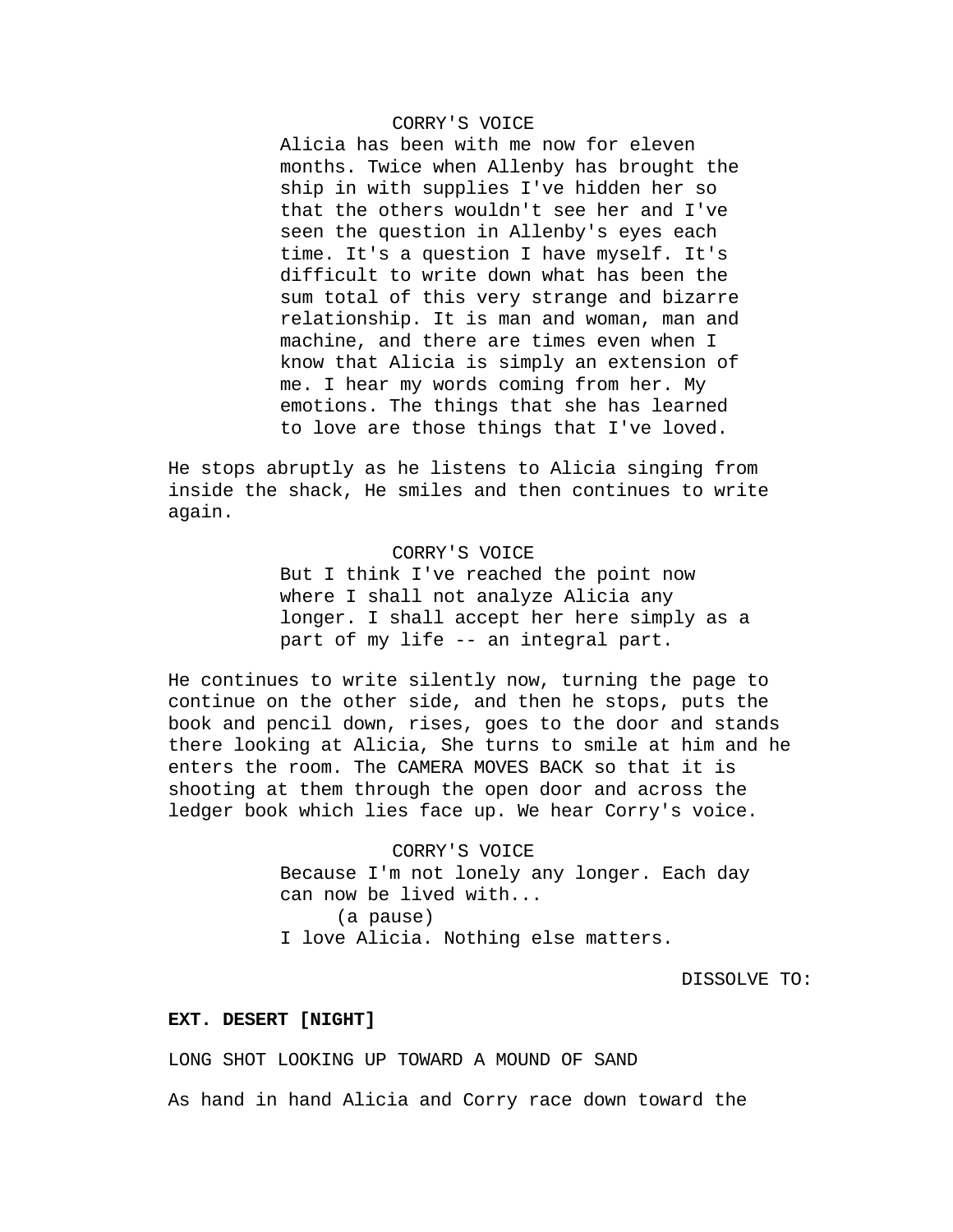camera. He stops her abruptly and points to the sky.

CORRY

Alicia, look. That's the star, Betelgeuse. It's in the constellation of Orion. And there's the "Great Bear" with its pointer stars in line with the Northern Star. And there's the constellation Hercules. You see, Alicia?

He traces a path across the sky with his upraised hand and her eyes follow it. Then he turns to look down at her face upturned in the half-light.

## ALICIA

(softly) God's beauty.

#### CORRY

(nods)

That's right, Alicia. God's beauty.

Suddenly the girl's eyes stop as they traverse the sky. She points.

> ALICIA That star, Corry? What's that star?

CLOSE SHOT CORRY

As he stares at something in the sky.

CORRY

That's not a star. That's a ship, Alicia.

#### ALICIA

A ship?

Very slowly there's a ray of light that plays on both their faces and gets brighter and larger. Alicia moves closer to him.

## ALICIA

There's no ship due here now, Corry. You said not for another three months. You said after the last time it wouldn't be for (MORE)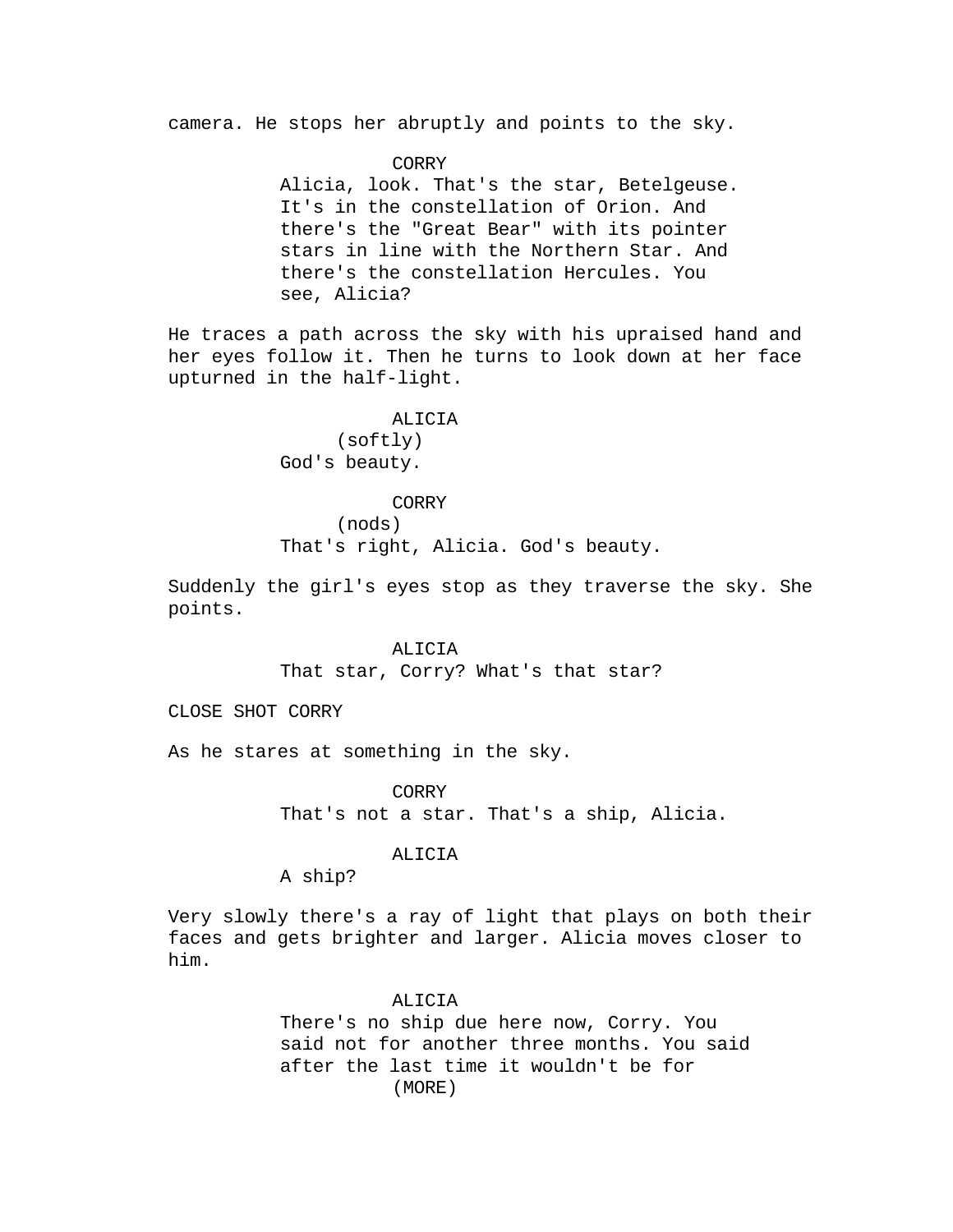ALICIA (CONT'D) another -- CORRY (thoughtfully) It must be Allenby's ship. It's the only one that ever comes close. They stop at other asteroids, then come here. (he looks away again, pensively) That means they'll probably be here in the morning. (another pause) I wonder why.

ALICIA (takes a few steps toward him, concerned) Corry -- what's it mean?

CORRY (turns to her and smiles) In the morning... we'll find out. Come on, let's go back to the house.

DISSOLVE TO:

### **EXT. DESERT [DAY]**

LONG SHOT TOP OF DUNES

Three space-suited figures appear. Allenby's in the foreground. He suddenly stops and looks toward the camera as Corry steps in front of it and into the frame.

> ALLENBY Hello, Corry. We wondered where you were.

CORRY You have trouble?

ALLENBY No, we had no trouble.

He motions the others to follow him and they walk down the dune to stand close to Corry.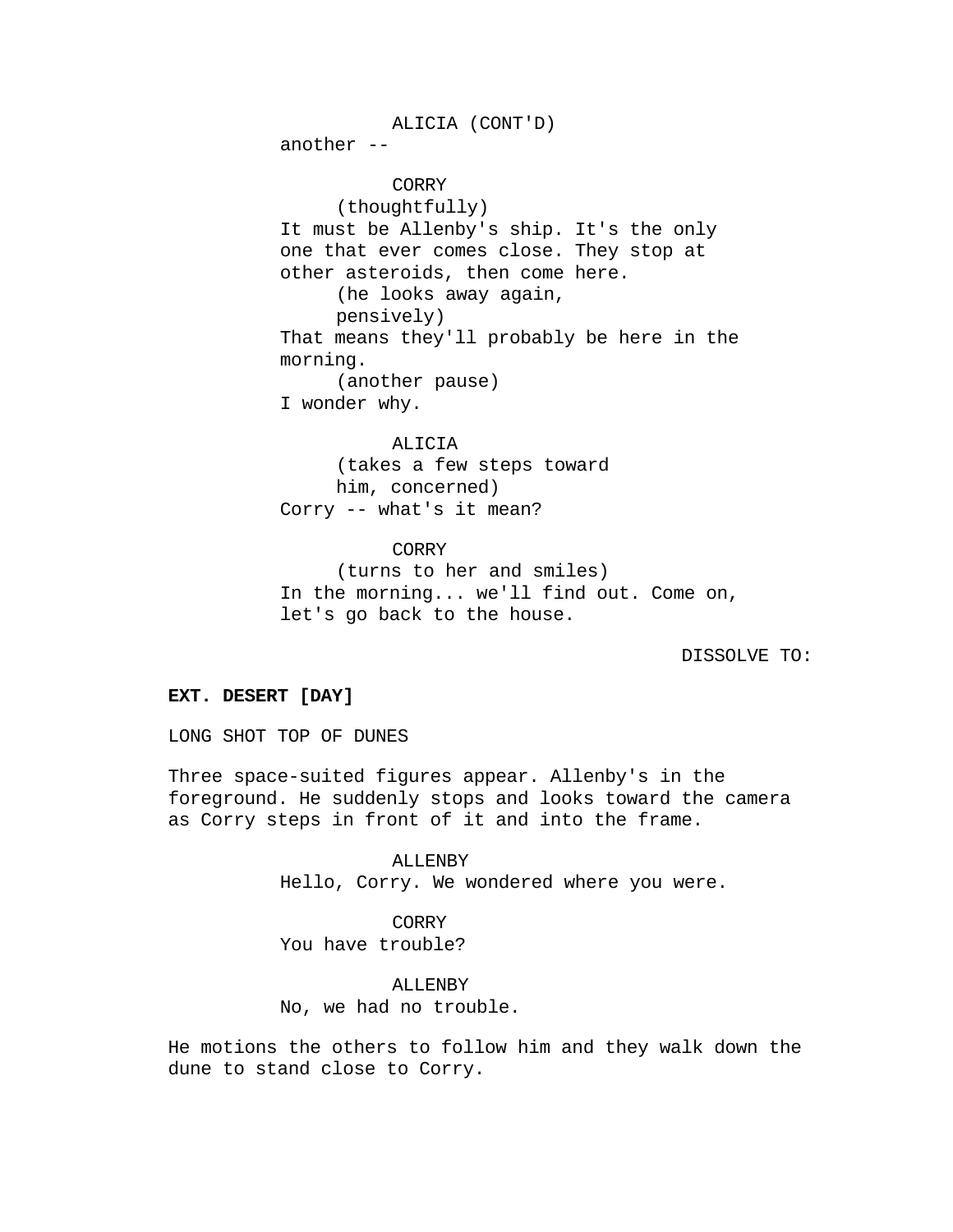ALLENBY This is a scheduled stop.

ADAMS We've got good news for you, Corry.

CORRY (looks from face to face) I'm not interested.

The others exchange looks of surprise.

ALLENBY You better hear what it is.

CORRY You heard me, Allenby. I'm not interested.

ALLENBY You will be. This I guarantee!

Corry takes a few backward steps looking paranoically from one to the other.

> CORRY Allenby, give me a break, will you? I don't want trouble.

> > ALLENBY

We don't either.

ADAMS

(to one of the others) He gets worse! If we'd come a month later he'd have been eating sand or something.

Corry now turns and starts to walk away from them, occasionally looking over his shoulder.

ALLENBY

(calls out to him)

Corry!

TRACK SHOT CORRY AS HE WALKS

Faster and faster and is about to break into a dead run.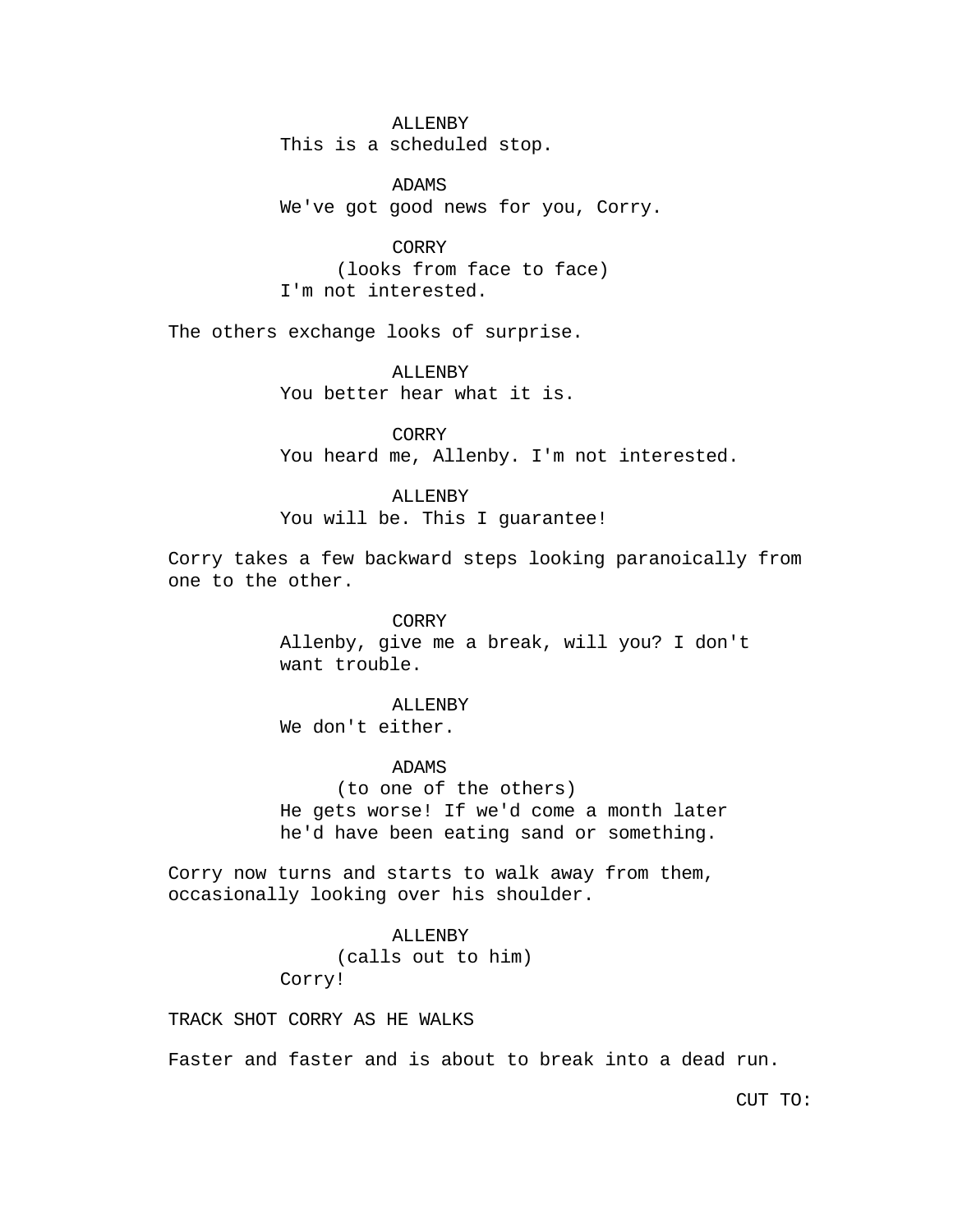LONG SHOT OVER CORRY'S SHOULDER LOOKING AT ALLENBY

Who now shouts.

## ALLENBY

Corry!

He runs, crunching on the hard sand, to come up close to Corry, He grabs him, whirls him around.

### ALLENBY

It's this way, Corry, All the sentences have been reviewed. They've given you a pardon, We're to take you back home on the ship, But we've got to take off from here in exactly twenty minutes, We can't wait any longer. We've been dodging meteor storms all the way out. We're almost out of fuel. Any longer than twenty minutes we'll have passed the point of departure and then I don't think we'd ever make it.

Corry stares at him and then at the other men who have come down the dune behind him.

TIGHT CLOSE SHOT CORRY

His eyes dart about, going wide as the sense of what's been said to him seeps in. He tries to speak, but for a moment nothing comes out.

> CORRY Wait a minute, Allenby. Wait just a minute. (he closes his eyes tightly, then opens them) What did you just say? What did you just say about a --

ALLENBY (filling it in) A pardon.

ADAMS

(coming up alongside) But it won't do any of us any good unless you get your stuff together and get ready (MORE)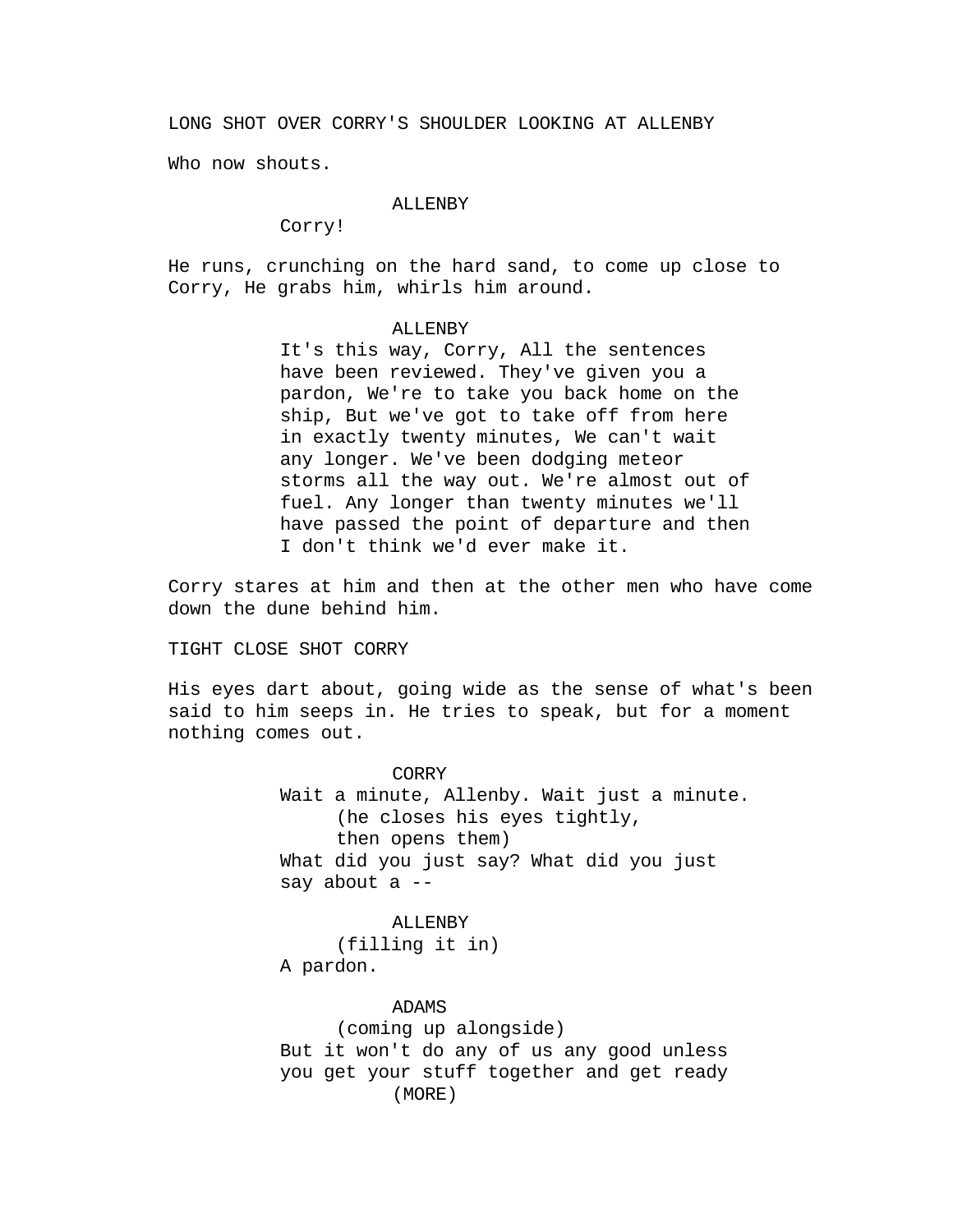ADAMS (CONT'D) to move, Corry. We've picked up seven other men off asteroids and we've only got room for about fifteen pounds of stuff, so you'd better pick up what you need in a hurry and leave the rest of it behind. (then with a grin, looking off in the direction of the shack) Such as it is.

CORRY

(struggling to keep his voice firm but already it begins to shake with joy and excitement) Stuff? My stuff? I don't even have fifteen pounds of stuff!

He laughs uproaringly, turns, and again starts to walk toward the shack.

TRACK SHOT ALL OF THEM AS THEY WALK

Corry's voice goes up and down in uncontrollable laughter, a combination of nerves, relief and almost unbeatable excitement. The words spew out as he walks.

### CORRY

I've got a shirt, a pencil and a ledger book. A pair of shoes. (then he throws back his head and laughs again) The car you can keep here. That'll be for the next poor devil.

## ALLENBY

(evenly)

There won't be any next poor devil. There won't be any more exiles, Corry. This was the last time.

**CORRY** Good! Wonderful! Thank God for that!

They continue to walk again.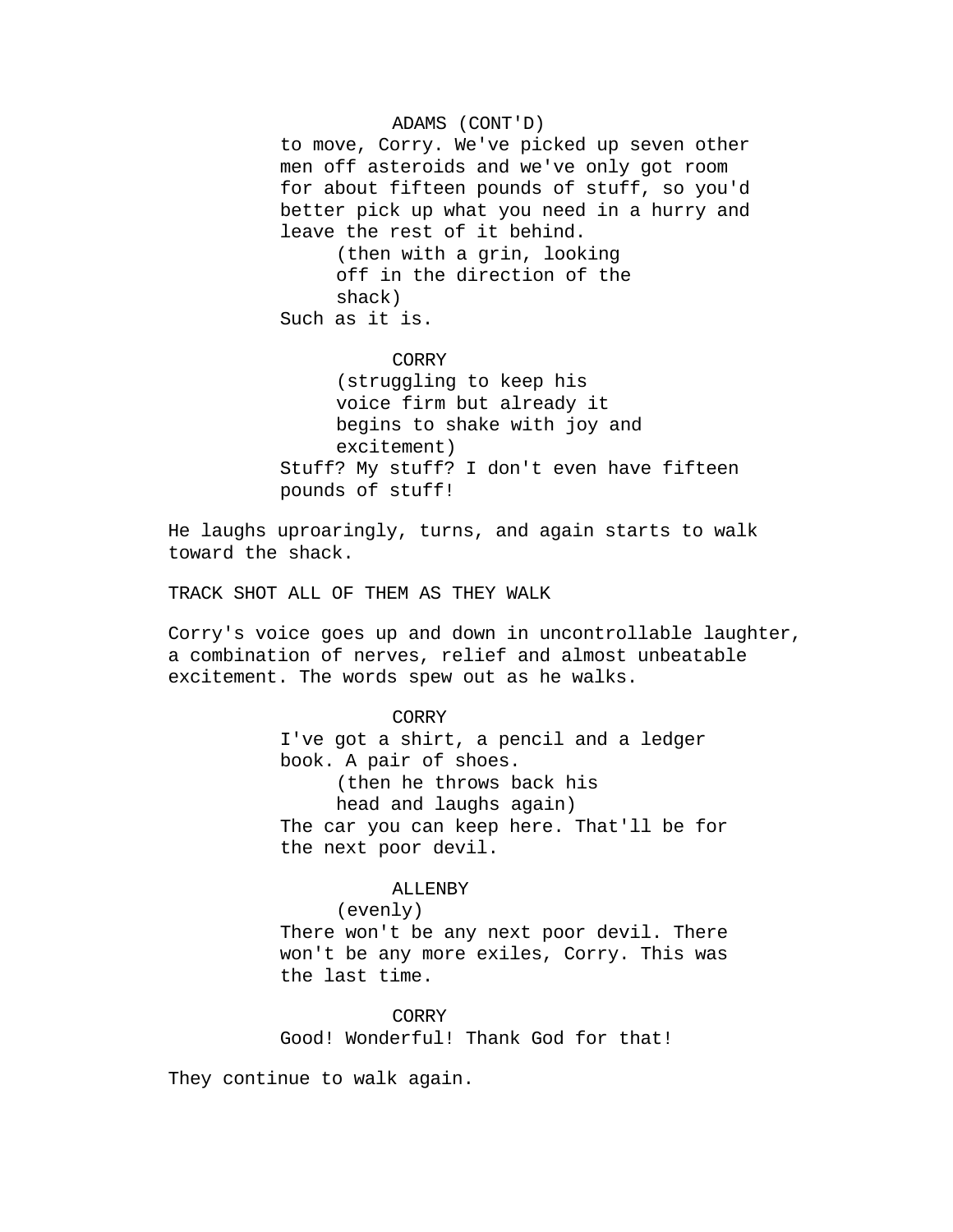We'll let it rest here then. The farthest auto graveyard in the universe! And Alicia and I will wave to it as we leave. We'll just look out of a porthole and throw it a kiss goodbye. The car, the shack, the salt lakes, the range. The whole works! Alicia and I will just  $-$ 

He stops abruptly, suddenly conscious of the silence and the looks.

PAN SHOT ACROSS THE FACES OF THE OTHER MEN

As they stare at him.

ADAMS (his eyes narrow) Who? Who, Corry?

TIGHT CLOSE SHOT ALLENBY

His eyes close for a moment.

ALLENBY (sotto) Oh my dear God, I forgot her!

GROUP SHOT

Corry's eyes move around from face to face.

CORRY

Allenby -- (and then accusative) Allenby, it's Alicia --

CARSTAIRS (whispers under his breath to Adams) He's out of his mind, isn't he?

ADAMS Who's Alicia, Corry?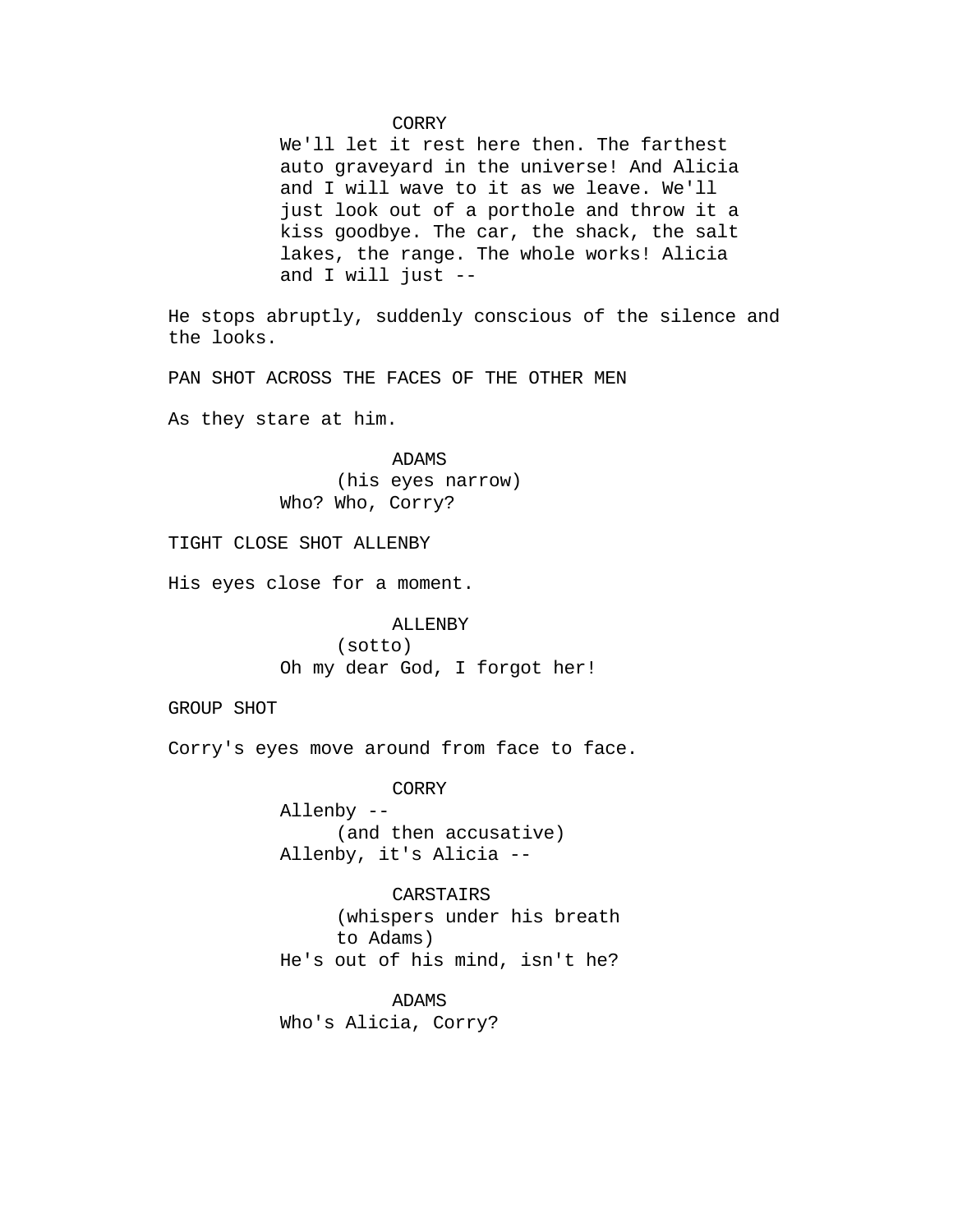(laughs uproariously) Who's Alicia? Adams, you idiot! Who's Alicia! You brought her! You brought her here in a box! She's a woman -- (and then he stops, looks away for a moment, softly, then looks toward Allenby) A robot. (and then once again looks at Allenby) But closer to a woman. She's kept me alive, Allenby. I swear to you -- if it weren't for her --

He looks around again at the circle of silent faces that stare at him.

CLOSE SHOT CORRY

CORRY What's the matter? You worried about Alicia? (he shakes his head) You needn't be. Alicia's harmless. I tell you she's like a woman. And she's gentle and kind and without her, Allenby, I tell you without her I'd have been finished. I'd have given up. (a long pause and then very quietly) You would have only had to come back to bury me!

GROUP SHOT

ADAMS

(to Allenby) That's what you wouldn't let us look at, huh? The crate with the red tag --

CORRY

(to Allenby) Sorry, Captain, but I had to let it out --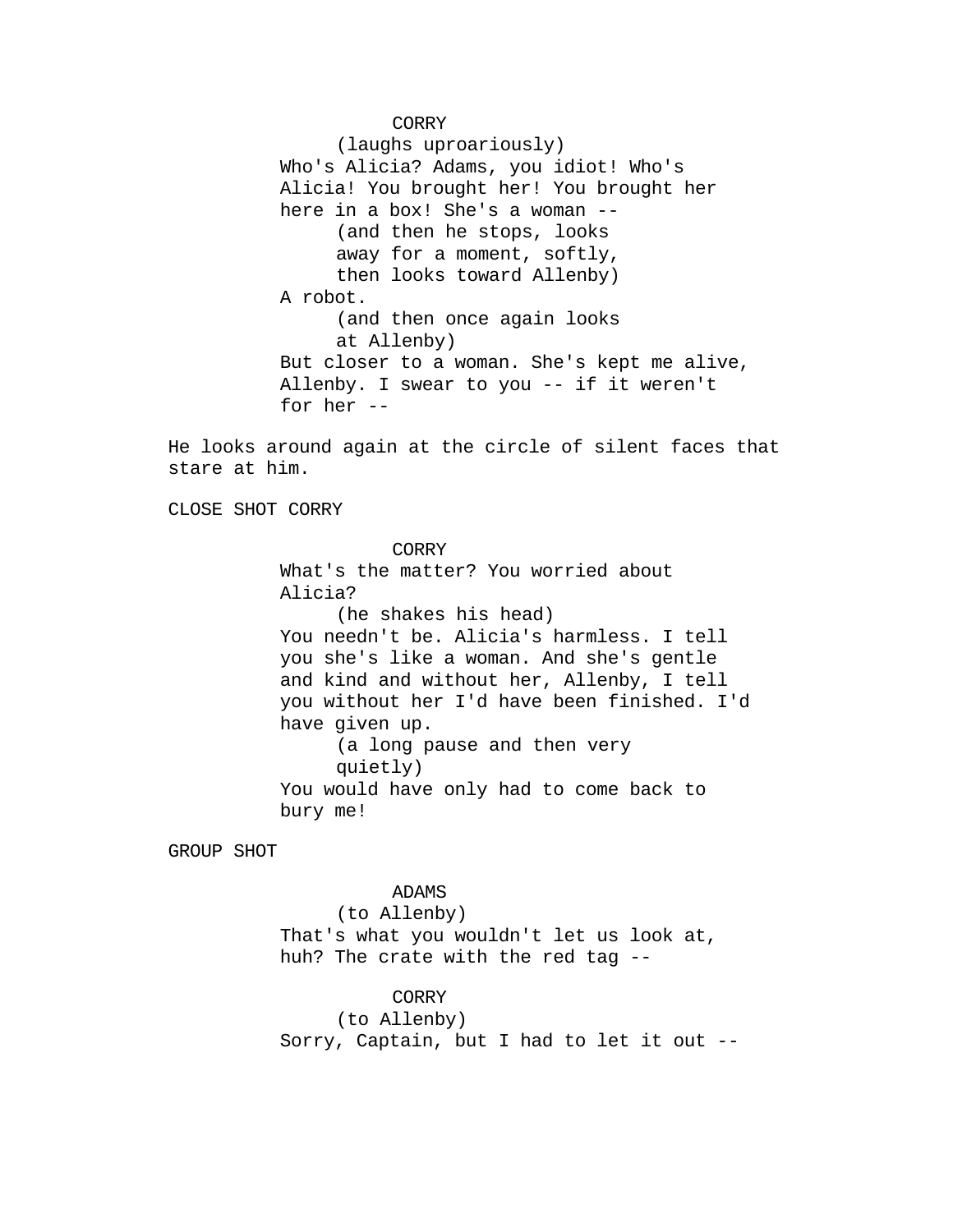## ALLENBY

That's all right, Corry. That's all over with, but unfortunately that's not the problem --

#### CORRY

(again with a high uncontrollable laugh) Problem? There aren't any problems! There are no more problems left on heaven or earth! We'll pack up fifteen pounds of stuff and we'll climb in that ship of yours and when we get back to that beautiful green earth --

TIGHT CLOSE SHOT CORRY

CORRY (he whispers it) Fifteen pounds. (and then he shouts it) Fifteen pounds? (he looks from face to face again) You've got to have room for more than that. Throw out stuff. Throw out equipment. Alicia weighs more than fifteen pounds.

GROUP SHOT

## ALLENBY

```
(quietly)
```
That's the point, Corry. We're stripped now. We've got room for you and nothing else except that ledger of yours and the pencil.

(he shakes his head) You'll have to leave the robot here.

## CORRY

(shouting)

She's not just a robot, Allenby. You don't understand. You leave her behind -- that's murder.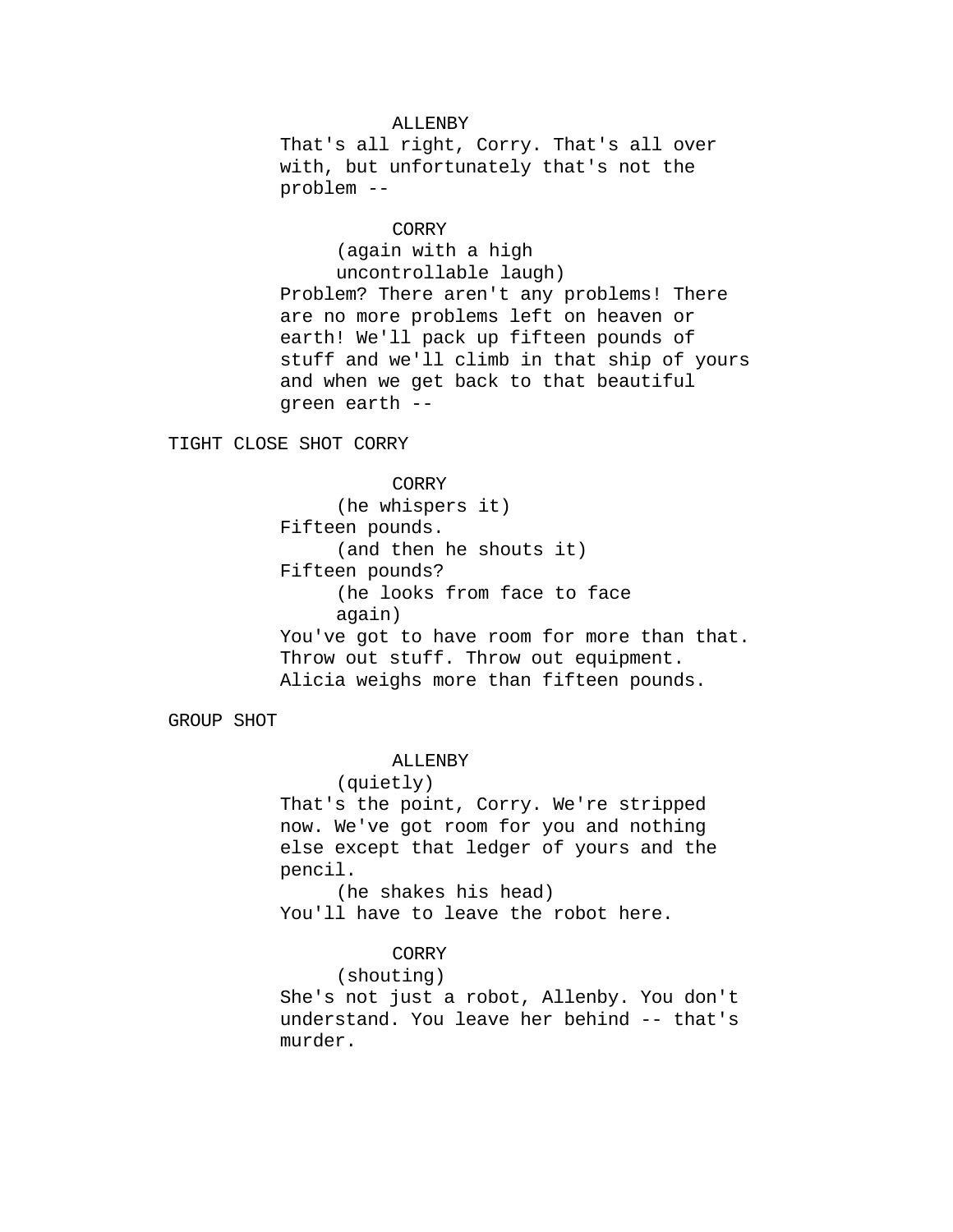ALLENBY (shakes his head) I'm sorry, Corry -- I don't have any choice  $- -$ CORRY (backing away, his voice desperate) No, Allenby. You don't understand. You can't leave her behind. (and then he screams) Alicia, come here! (then he turns to them) You'll see. You'll see why you can't leave her behind. (then he shouts again) Alicia!

LONG ANGLE SHOT LOOKING DOWN

As Corry races toward the shack followed by the others.

CUT ABRUPTLY TO:

## **INT. SHACK**

As Corry smashes open the door and races inside only to find the room empty. He stands in the middle of the room looking around and then over toward the door as Allenby enters followed by the other men.

> ALLENBY Where is she, Corry?

> > CORRY

I don't know. But when you see her you'll know why you can't leave her behind.

## ADAMS

Look, Corry. We just want you to get your gear packed and get out of here. (he looks at his watch, nervously to Allenby) We've only got about ten minutes. How about it, Captain?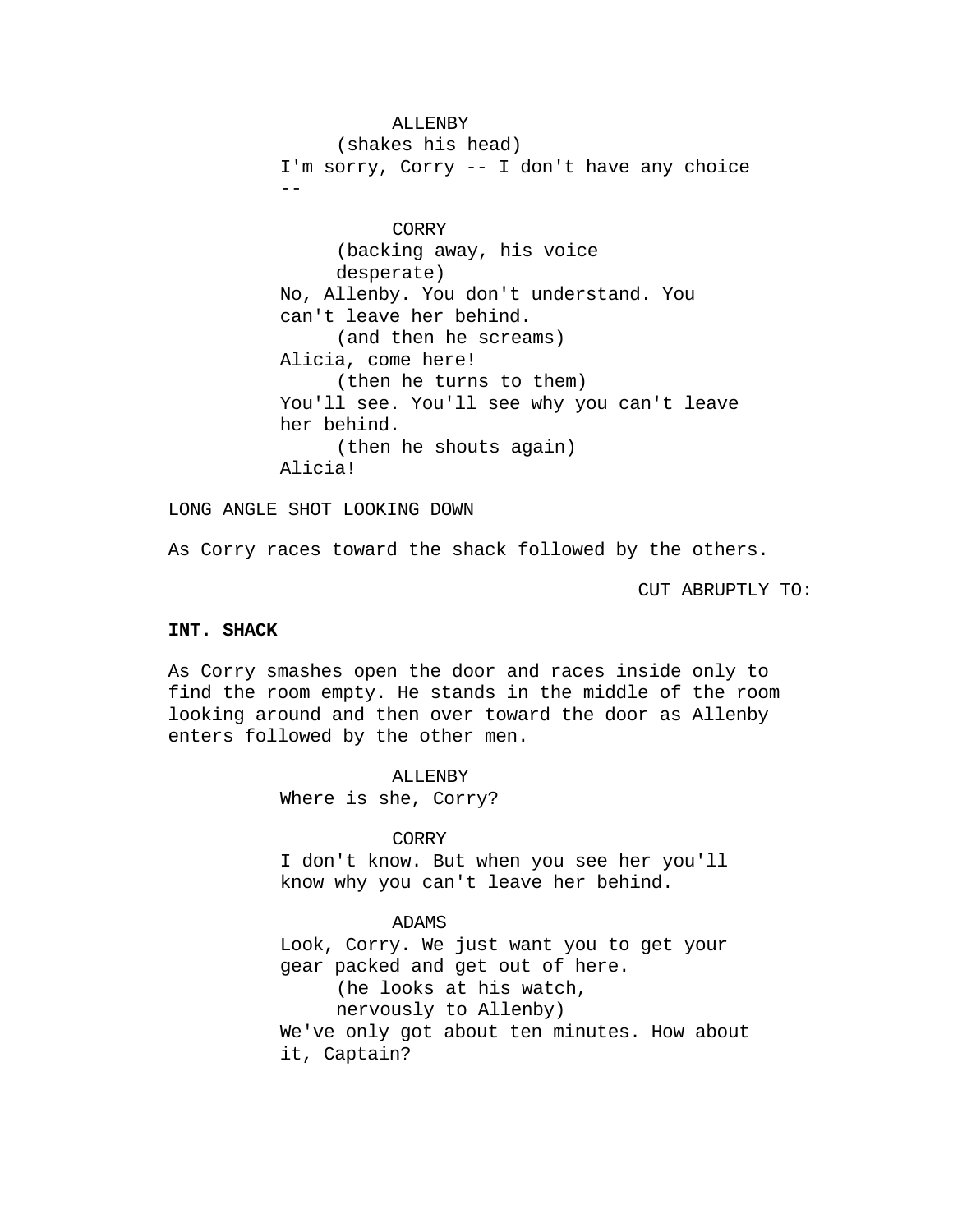#### ALLENBY

(gently)

Come on, Corry.

CORRY (backs further into the room) No! I'm not leaving, Allenby. I told you that. I can't leave.

## ALLENBY

You don't understand. This is our last trip here. This is anybody's last trip. This is off the route now. That means no supplies, no nothing. That means it you stay here you die here. And that way, there'd be a day, Corry, when you'd pray for that death to come quicker than it's bargained for --

## CORRY

(illogically, half- wildly) I can't help it Allenby. I can't leave her behind. And you won't take her. So that means I stay.

(and then looking over his shoulder wildly, he screams) Alicia! Come here, Alicia! Let them see you. Don't be afraid --

CLOSE SHOT ALLENBY

## ALLENBY

Corry, listen to me. I saw this... this thing get crated, shoved into a box.

#### CORRY

(shakes his head) I don't care.

## ALLENBY

She's a machine, Corry. She's a motor with wires and tubes and batteries.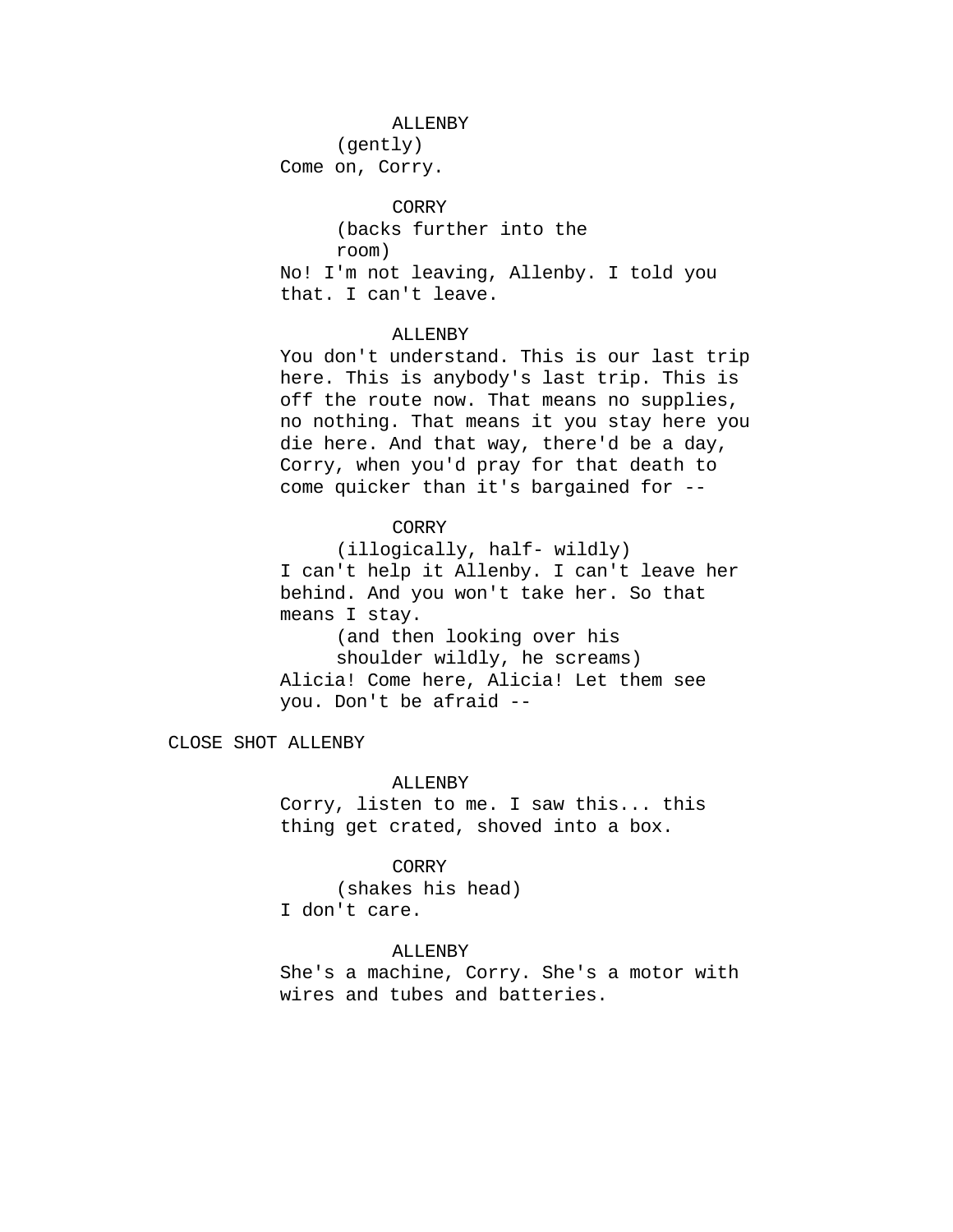# (screaming) She's a woman!

Allenby wets his lips, bites his lip for a moment standing there unsure, not knowing what to do. Through the window, outside in the yard, we see another member of the crew walk through the yard, pause near the shack.

## CREWMAN Captain? Captain Allenby?

#### ALLENBY

What?

#### CREWMAN

Captain, we've got just four minutes left. We've got to take off! If we wait longer than that, sir, we'll have moved to a point too far out. I don't think we'll make it, sir.

## ADAMS

(his voice frightened) How about it, Captain Allenby, leave him here!

### ALLENBY

We can't leave him here. Sick mad, or halfalive, we've got to bring him back. Those are the orders.

He takes another step toward Corry who backs against the wall.

#### ALLENBY

Corry, now it isn't just you. Now it's all of us. So that means we can't talk any more and we can't argue with you. We simply just have to take you!

He makes a quick motion with one hand. Adams and Carstairs take a step into the room to flank Allenby and to converge on Corry. Corry, with a kind of animal shout bulls his way past them pushing Adams out of the way and bolts out of the door.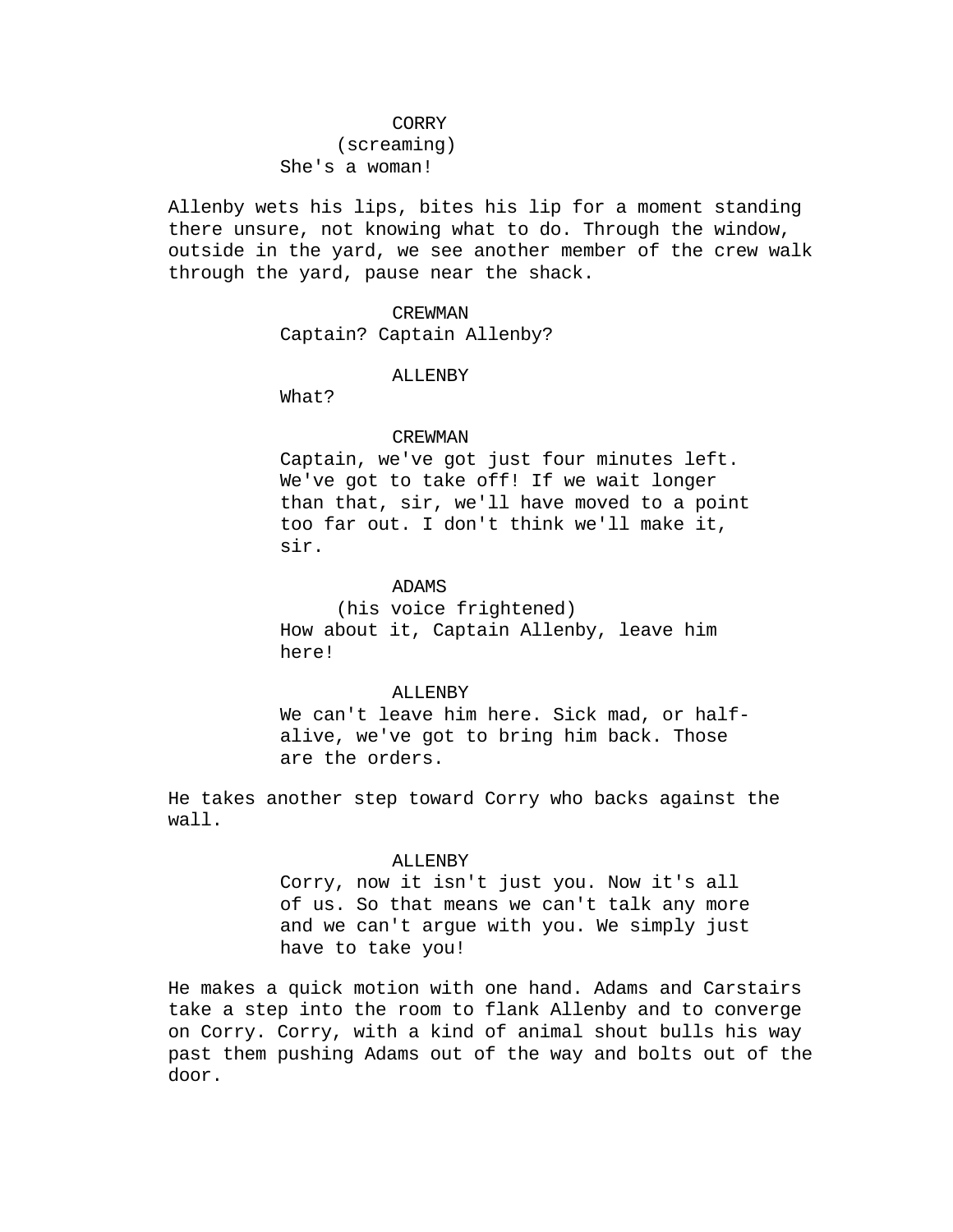LONG ANGLE SHOT LOOKING DOWN ON THE DESERT

At the figure of Corry as he races, stumbling, falling, picking himself up again. His voice can be heard shouting over and over again.

> CORRY (shouting) Alicia! Alicia!

DIFFERENT ANGLES OF HIM RUNNING

The others in pursuit.

LONG ANGLE SHOT LOOKING UP TOWARD A DUNE

As he suddenly appears at the top and stares down. CAMERA SWEEPS to the left and down for a shot of Alicia standing alone down in the depression of the sand.

FULL SHOT THE PLACE

#### CORRY

Alicia!

Behind him Allenby and the others appear, Corry starts toward the girl, Carstairs tackles him and then Adams pounces on him, They hold him tight as he shouts.

> CORRY Alicia, talk to them. Tell them you're a woman  $--$

Allenby takes a few steps down the dune and stops halfway down. He looks back at Corry.

> ALLENBY I'm sorry, Corry, I don't have any choice. (a pause. His voice is quiet) I have no choice at all.

CLOSE SHOT HIS HAND

As it unbuckles the gun holster on his belt.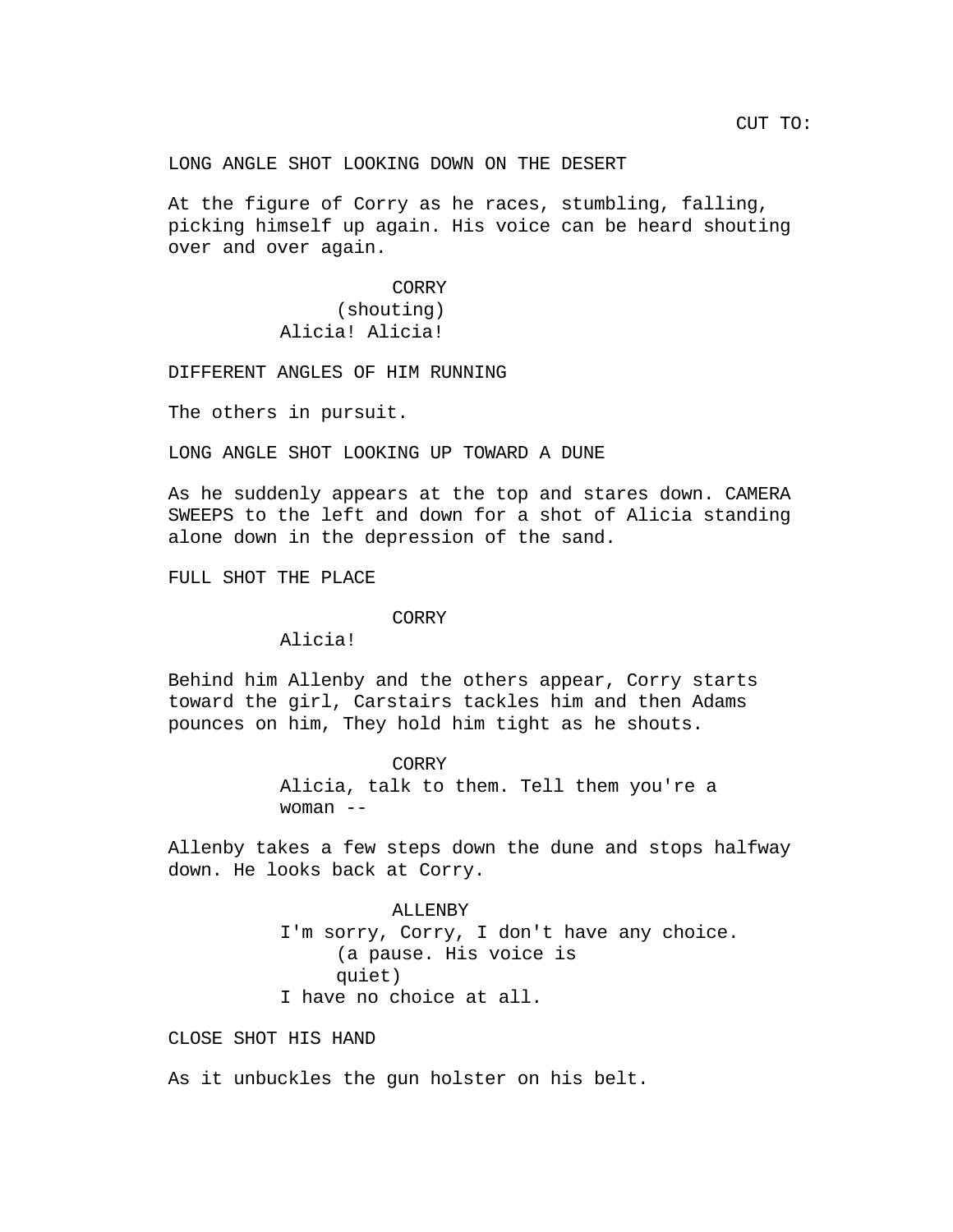## TIGHT CLOSE SHOT CORRY

His eyes go wide.

# CORRY (screams) No, Allenby! No! She's a human being!

### FLASH SHOT BEHIND ALICIA

Looking straight up at the dune at Allenby, who takes the gun out and fires directly into her face.

ANGLE SHOT LOOKING UP TOWARD THE BACK OF ALICIA

As very slowly she crumples to the sand blotting out the camera momentarily.

CLOSE SHOT CORRY

His fingers convulsively move away from his face and fall to his side. He takes three slow steps down the dune toward the crumpled figure. Then he looks down. PAN SHOT with his eyes to a close shot of Alicia's hand clenched tightly. A further PAN shot across her arm and shoulder to the back of her head. Then a very SLOW PAN shot two or three feet across the ground to a shot of the remnants of a broken machine, twisted and bent wires, a cracked eye, a couple of fragments of plastic, all the remains of a face.

GROUP SHOT THE MEN

With Corry in the foreground. A few feet behind him is Allenby, and then on the dune are the others. Crewman comes into the frame in the background.

> CREWMAN It's got to be now, Captain Allenby!

ALLENBY (nods, softly) It will be now! (then he turns to Corry) Come on, Corry. It's time to go home.

Now numbly, without direction, Corry allows himself to be led up the dune and across the desert.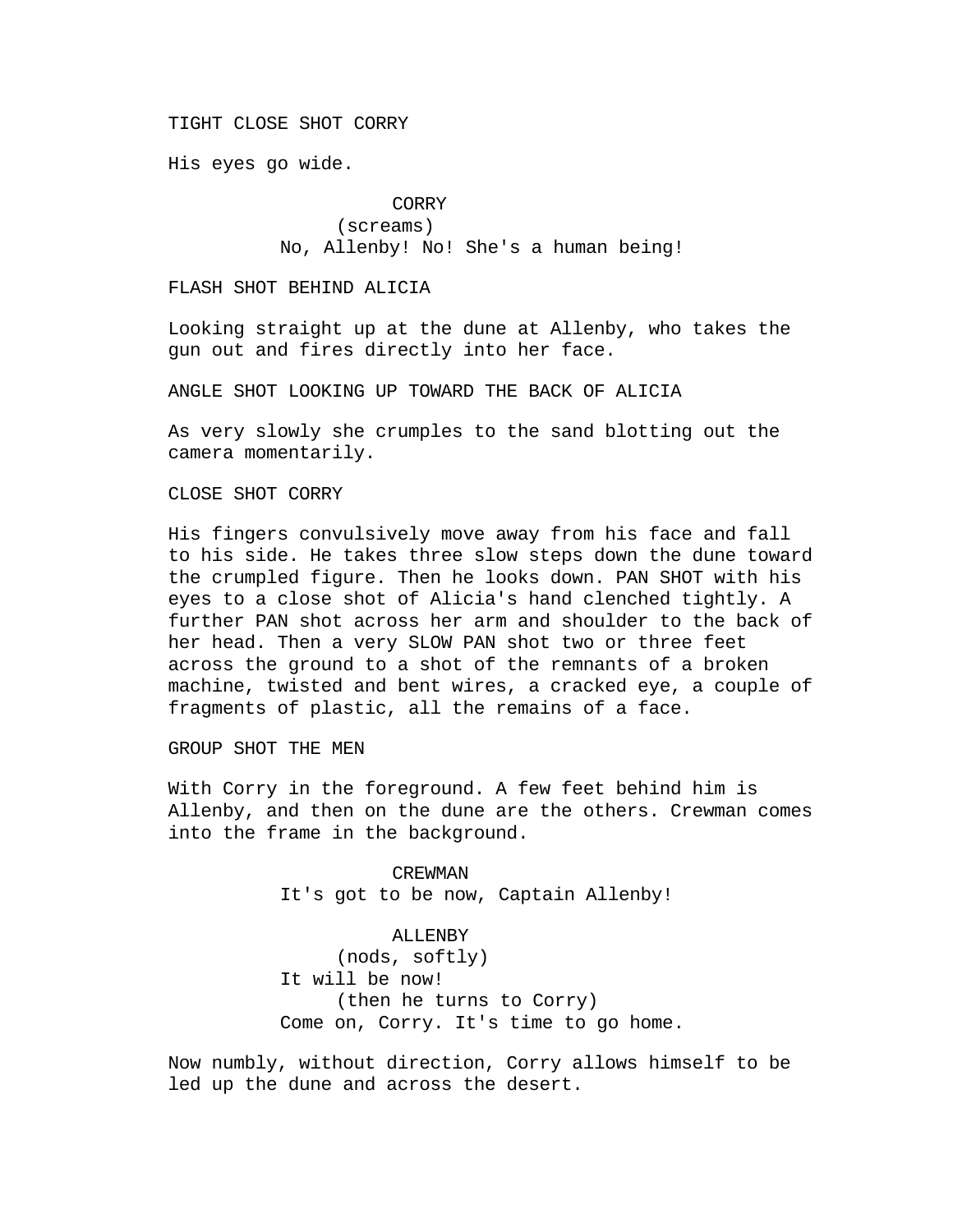## LONG ANGLE SHOT LOOKING DOWN ON THEM

As they walk. The light from the ship gets brighter and brighter as they approach it.

### CLOSE GROUP SHOT AS THEY PAUSE

For a moment, Corry looks back at the crumpled figure in the distance, then again turns and begins to walk.

## TRACK SHOT WITH THEM

As their feet crunch on the sand past the shed, the car and all the rest of it.

#### ALLENBY

(alongside Corry) It's all behind you now, Corry. All behind you. Like a bad dream. A nightmare... and when you wake up you'll be on earth. You'll be home.

#### CORRY

Home?

# ALLENBY That's right. (a long pause, putting his hand on Corry's arm) All you're leaving behind Corry, is loneliness.

TIGHT CLOSE SHOT CORRY'S FACE

As the tears roll down his cheeks. His eyes move down to the sand by his feet and for a moment his face is impassive and immobile. He nods slowly.

> **CORRY** I must remember to... I must remember to keep that in mind!

Then he turns to walk ahead of the others.

LONG ANGLE SHOT LOOKING DOWN AT THE LITTLE GROUP OF MEN

As they pass the shack and then move away into the night toward the distant light that flickers on them, beckons